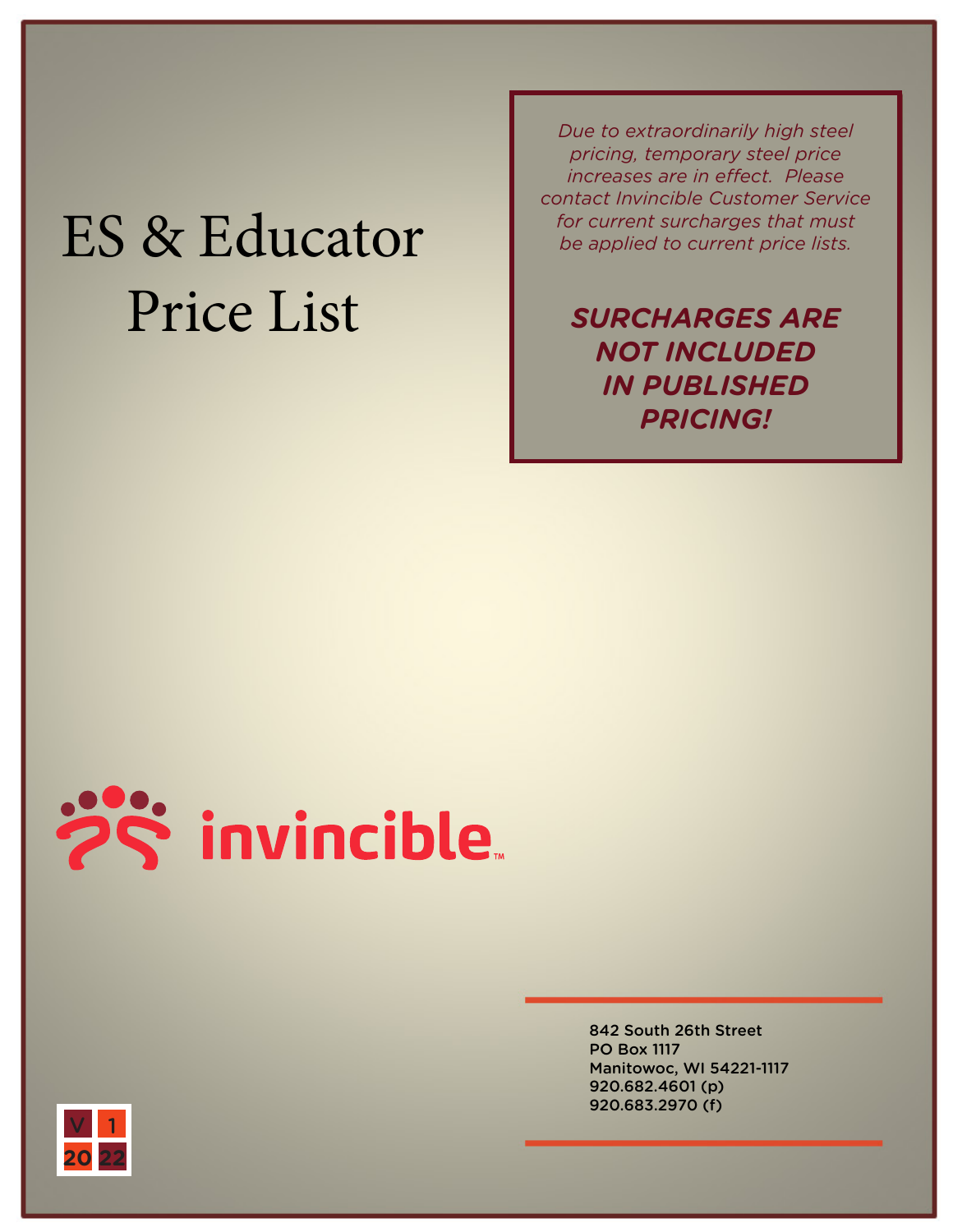

|                                                                                               | <b>Description</b>                                                                         | <b>Item Part Number</b>          | List       |
|-----------------------------------------------------------------------------------------------|--------------------------------------------------------------------------------------------|----------------------------------|------------|
| <b>Educator Desk Lectern Podiums</b>                                                          |                                                                                            |                                  |            |
|                                                                                               | Dsk Lectern Rover Pneumatic                                                                | RLMPN3020-TE-Pxx                 | 1355       |
|                                                                                               | Dsk Lectern Rover Pneumatic                                                                | RLMPN3024-TE-Pxx                 | 1383       |
|                                                                                               |                                                                                            |                                  |            |
|                                                                                               |                                                                                            |                                  |            |
|                                                                                               |                                                                                            |                                  |            |
| Rover                                                                                         | Dsk Lectern Spartan Pneumatic SkateWheel                                                   | SLMPN3020-TE-SW-Pxx              | 1138       |
| Spartan                                                                                       | Dsk Lectern Spartan Pneumatic SkateWheel                                                   | SLMPN3024-TE-SW-Pxx              | 1165       |
| Specify color. Available in silver or black.                                                  |                                                                                            |                                  |            |
| $-P40 = Black or -P80 = Silver$                                                               |                                                                                            |                                  |            |
|                                                                                               |                                                                                            |                                  |            |
| <b>Educator Series - Desking</b>                                                              | Podium TechCmd 2Sh PV Mob                                                                  | TCPMS2-PV                        | 1202       |
| Technology Command Podium & Personal Storage                                                  | Podium TechCmd 2Sh PV-Adj Mob                                                              | <b>TCPMS2-PVA</b>                | 1332       |
| Educator Series is the pairing of Technology<br>Command Podium with the Ironworks Side Table. | Podium TechCmd 1Sh LkgBF StlTop Mob                                                        | <b>TCPMSBF</b>                   | 1379       |
| However, this podium may be paired with any                                                   | Podium TechCmd 1Sh LkgBF PV Mob                                                            | <b>TCPMSBF-PV</b>                | 1506       |
| 1 or 2 legged Invincible table.                                                               | Podium TechCmd 1Sh LkgBF PV-Adj Mob                                                        | <b>TCPMSBF-PVA</b>               | 1586       |
| <b>TCPMCSBF-PVA</b>                                                                           | Podium TechCmd 1Sh LkgCabBF PV-AdjMob                                                      | TCPMCSBF-PVA                     | 1815       |
|                                                                                               |                                                                                            |                                  |            |
|                                                                                               |                                                                                            |                                  |            |
| Mobile Technology Command Podium                                                              | Tbl Ironworks SideTbl Tleg1 Dtop NoBpMob                                                   | ITDM4224NNT-TE                   | 814        |
| Cabinet (interior shelf) & Box File Ped                                                       | Tbl Ironworks SideTbl Tleg1 Rect NoBpMob                                                   | ITM3024NNT-PV                    | 785        |
| Adjustable Angled PVC or T-Mold top                                                           | Tbl Ironworks SideTbl Tleg1 Rect NoBpMob                                                   | ITM4224NNT-PV                    | 852        |
|                                                                                               | Tbl Ironworks SideTbl Tleg1 Rect SbpPerf Mob                                               | ITM4224SPNT-PV                   | 1070       |
| No addl charge for TCP-TBLBKT-KIT when                                                        |                                                                                            |                                  |            |
| purchased together [podium & side table]                                                      | Kit Hdwe - Attaches SideTbl to Podium                                                      | TCP-TBLBKT-KIT                   | 87         |
|                                                                                               |                                                                                            |                                  |            |
| No Back Panel                                                                                 | SIDE TABLES Tbl Ironworks Dtop Tleg NoBp PV24 Mob<br>Tbl Ironworks Dtop Tleg NoBp PV24 Mob | ITDM3624NTT-TE                   | 898<br>939 |
| <b>TCPMSBF-PVA</b>                                                                            | Tbl Ironworks Dtop Tleg NoBp PV24 Mob                                                      | ITDM4224NTT-TE<br>ITDM4824NTT-TE | 980        |
|                                                                                               | Tbl Ironworks Dtop Tleg NoBp PV24 Mob                                                      | ITDM5424NTT-TE                   | 1035       |
|                                                                                               | Tbl Ironworks Dtop Tleg NoBp PV24 Mob                                                      | ITDM6024NTT-TE                   | 1089       |
| Same podium without locking cabinet door                                                      | Tbl Ironworks Dtop Tleg NoBp PV24 Mob                                                      | ITDM7224NTT-TE                   | 1185       |
|                                                                                               |                                                                                            |                                  |            |
|                                                                                               | Tbl Ironworks Dtop Tleg Sbp PV24 Mob                                                       | ITDM3624STT-TE                   | 1060       |
|                                                                                               | SIDE TABLES   Tbl Ironworks Dtop Tleg Sbp PV24 Mob                                         | ITDM4224STT-TE                   | 1127       |
|                                                                                               | Short Back Panel   Tbl Ironworks Dtop Tleg Sbp PV24 Mob                                    | ITDM4824STT-TE                   | 1201       |
|                                                                                               | Tbl Ironworks Dtop Tleg Sbp PV24 Mob                                                       | ITDM5424STT-TE                   | 1299       |
|                                                                                               | Tbl Ironworks Dtop Tleg Sbp PV24 Mob                                                       | ITDM6024STT-TE                   | 1353       |
|                                                                                               | Tbl Ironworks Dtop Tleg Sbp PV24 Mob                                                       | ITDM7224STT-TE                   | 1503       |
|                                                                                               |                                                                                            |                                  |            |
|                                                                                               | Tbl Ironworks Dtop PV24 Perf-Sbp TlegMob                                                   | ITDM3624SPTT-PV                  | 1076       |
|                                                                                               | Tbl Ironworks Dtop PV24 Perf-Sbp TlegMob                                                   | ITDM4224SPTT-PV                  | 1141       |
| <b>ACRONYMS DEFINED</b>                                                                       | Tbl Ironworks Dtop PV24 Perf-Sbp TlegMob                                                   | ITDM4824SPTT-PV                  | 1211       |
| ITM = Ironworks Table Mobile                                                                  | Tbl Ironworks Dtop PV24 Perf-Sbp TlegMob                                                   | ITDM5424SPTT-PV                  | 1305       |
| NTT = No Back Panel 2 Tlegs                                                                   | Tbl Ironworks Dtop PV24 Perf-Sbp TlegMob                                                   | ITDM6024SPTT-PV                  | 1357       |
| STT = Short 8D Back Panel 2 Tlegs                                                             | Tbl Ironworks Dtop PV24 Perf-Sbp TlegMob                                                   | ITDM7224SPTT-PV                  | 1501       |
| SPTT = Short 8D Perforated Back Panel 2 Tlegs                                                 |                                                                                            |                                  |            |
|                                                                                               | Tbl Ironworks PV24 NoBp TlegMob                                                            | ITM4224NTT-PV                    | 948        |
|                                                                                               | Tbl Ironworks PV24 NoBp TlegMob                                                            | ITM4824NTT-PV                    | 989        |
|                                                                                               | Tbl Ironworks PV24 Sbp TlegMob                                                             | ITM4224STT-PV                    | 1138       |
|                                                                                               | Tbl Ironworks PV24 Sbp TlegMob                                                             | ITM4824STT-PV                    | 1212       |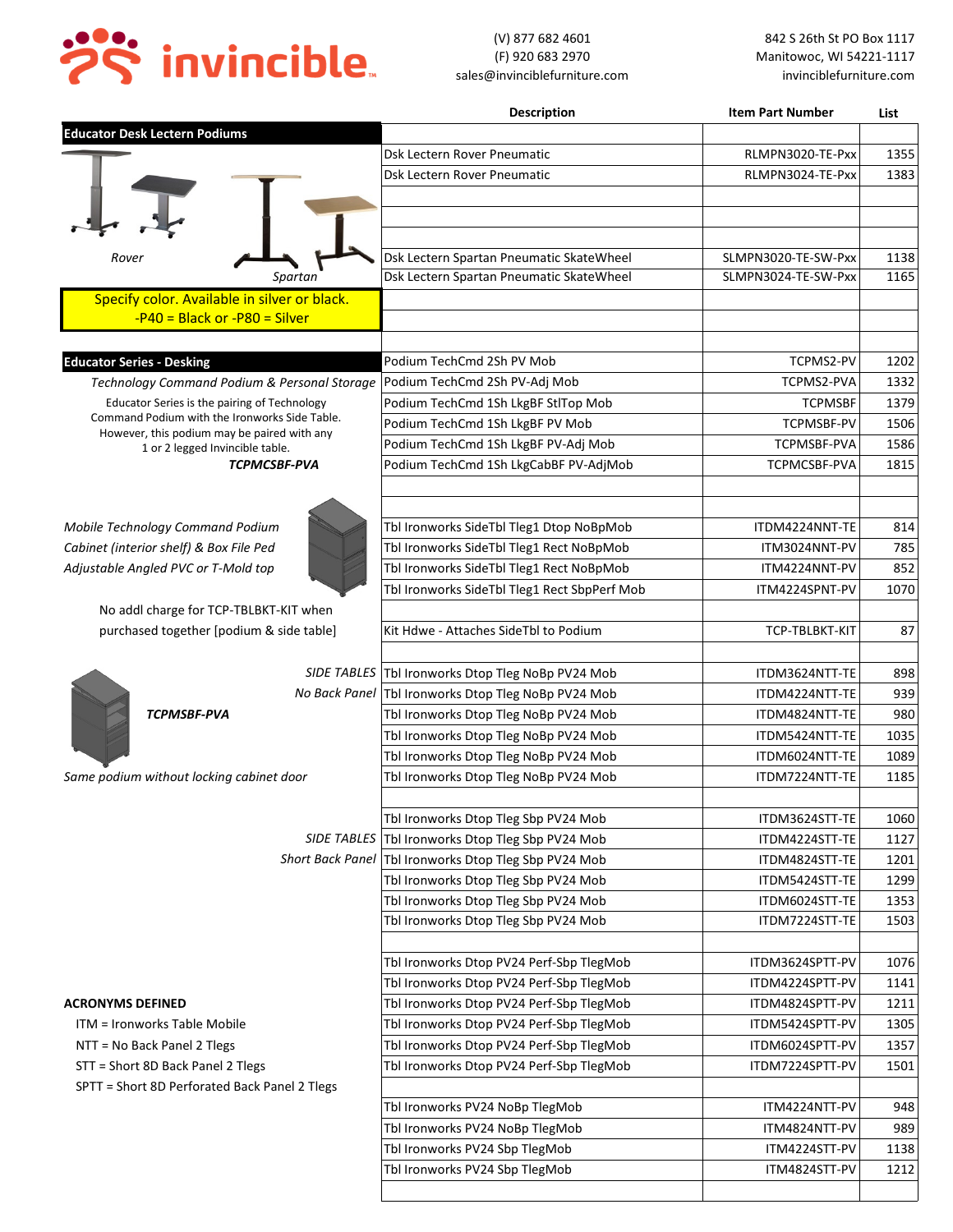

|                                                    |                      | <b>Description</b>                                          | <b>Item Part Number</b>                  | List |
|----------------------------------------------------|----------------------|-------------------------------------------------------------|------------------------------------------|------|
| <b>ES Series - Desking</b>                         |                      | Dsk ES Ironworks DtopNoBpTlegBBFMob                         | ESIDDM4824NTB-TE                         | 1206 |
| <b>ES Ironworks Dtop</b>                           |                      | Dsk ES Ironworks DtopNoBpTlegBBFMob                         | ESIDDM5424NTB-TE                         | 1228 |
|                                                    | 24 deep              | Dsk ES Ironworks DtopNoBpTlegBBFMob                         | ESIDDM6024NTB-TE                         | 1260 |
|                                                    |                      | Dsk ES Ironworks DtopNoBpTlegBBFMob                         | ESIDDM6624NTB-TE                         | 1260 |
|                                                    |                      |                                                             |                                          |      |
|                                                    |                      | Dsk ES Ironworks DtopSbpTlegBBFMob                          | ESIDDM4824STB-TE                         | 1360 |
|                                                    |                      | Dsk ES Ironworks DtopSbpTlegBBFMob                          | ESIDDM5424STB-TE                         | 1382 |
|                                                    |                      | Dsk ES Ironworks DtopSbpTlegBBFMob                          | ESIDDM6024STB-TE                         | 1421 |
| ESIDDM4824SPATB-TE                                 |                      | Dsk ES Ironworks DtopSbpTlegBBFMob                          | ESIDDM6624STB-TE                         | 1421 |
| ESID = ES Series Ironworks Desk                    |                      |                                                             |                                          |      |
| $D = Dtop$                                         |                      | Dsk ES Ironworks DtopSbpPerfTlegBBFMob                      | ESIDDM4824SPTB-TE                        | 1427 |
| $M = Mobile$                                       |                      | Dsk ES Ironworks DtopSbpPerfTlegBBFMob                      | ESIDDM5424SPTB-TE                        | 1448 |
| $4824 = 48Wx24D$                                   |                      | Dsk ES Ironworks DtopSbpPerfTlegBBFMob                      | ESIDDM6024SPTB-TE                        | 1488 |
| SPA = Short 8D Perforated Angled Back Panel        |                      | Dsk ES Ironworks DtopSbpPerfTlegBBFMob                      | ESIDDM6624SPTB-TE                        | 1488 |
| $T =$ Tleg on left                                 |                      |                                                             |                                          |      |
| $B = BoxBoxFile$ on right                          |                      | Dsk ES Ironworks DtopSbpPerfAngTlegBBFMob                   | ESIDDM4824SPATB-TE                       | 1503 |
| $-TE = T-$ Mold Edge                               |                      | Dsk ES Ironworks DtopSbpPerfAngTlegBBFMob                   | ESIDDM5424SPATB-TE                       | 1525 |
|                                                    |                      | Dsk ES Ironworks DtopSbpPerfAngTlegBBFMob                   | ESIDDM6024SPATB-TE                       | 1564 |
|                                                    |                      | Dsk ES Ironworks DtopSbpPerfAngTlegBBFMob                   | ESIDDM6624SPATB-TE                       | 1564 |
|                                                    |                      |                                                             |                                          |      |
|                                                    |                      | 30 deep Dsk ES Ironworks DtopNoBpTlegBBFMob                 | ESIDDM4830NTB-TE                         | 1315 |
|                                                    |                      | No Back Panel   Dsk ES Ironworks DtopNoBpTlegBBFMob         | ESIDDM5430NTB-TE                         | 1342 |
|                                                    |                      | Dsk ES Ironworks DtopNoBpTlegBBFMob                         | ESIDDM6030NTB-TE                         | 1369 |
|                                                    |                      | Dsk ES Ironworks DtopNoBpTlegBBFMob                         | ESIDDM6630NTB-TE                         | 1369 |
|                                                    |                      |                                                             |                                          |      |
|                                                    |                      | 30 deep Dsk ES Ironworks DtopSbpTlegBBFMob                  | ESIDDM4830STB-TE                         | 1468 |
|                                                    | 'S' Short Back Panel | Dsk ES Ironworks DtopSbpTlegBBFMob                          | ESIDDM5430STB-TE                         | 1496 |
| <b>ACRONYMS DEFINED</b>                            |                      | Dsk ES Ironworks DtopSbpTlegBBFMob                          | ESIDDM6030STB-TE                         | 1530 |
| Dtop = D Shape Top                                 |                      | Dsk ES Ironworks DtopSbpTlegBBFMob                          | ESIDDM6630STB-TE                         | 1530 |
| PerfAngSbp = Short 8D Perforated Angled Back Panel |                      |                                                             |                                          |      |
| <b>BBF = Box Box File Pedestal</b>                 |                      | Dsk ES Ironworks DtopSbpPerfTlegBBFMob                      | ESIDDM4830SPTB-TE                        | 1536 |
| Mob = Mobile (on casters)                          |                      | Dsk ES Ironworks DtopSbpPerfTlegBBFMob                      | ESIDDM5430SPTB-TE                        | 1563 |
|                                                    |                      |                                                             | ESIDDM6030SPTB-TE                        | 1597 |
|                                                    |                      | Dsk ES Ironworks DtopSbpPerfTlegBBFMob                      |                                          |      |
|                                                    |                      | Dsk ES Ironworks DtopSbpPerfTlegBBFMob                      | ESIDDM6630SPTB-TE                        | 1597 |
|                                                    |                      |                                                             |                                          |      |
|                                                    |                      | 30 deep Dsk ES Ironworks DtopSbpPerfAngTlegBBFMob           | ESIDDM4830SPATB-TE<br>ESIDDM5430SPATB-TE | 1612 |
|                                                    |                      | 'S' Short   Dsk ES Ironworks DtopSbpPerfAngTlegBBFMob       |                                          | 1639 |
|                                                    |                      | Perforated Dsk ES Ironworks DtopSbpPerfAngTlegBBFMob        | ESIDDM6030SPATB-TE                       | 1673 |
|                                                    |                      | Angled Back Panel Dsk ES Ironworks DtopSbpPerfAngTlegBBFMob | ESIDDM6630SPATB-TE                       | 1673 |
| ESIDDM5430SPATB-TE                                 |                      |                                                             |                                          |      |
| <b>ES Series - Desking</b>                         |                      | Dsk ES Ironworks RectNoBpTlegBBFMob                         | ESIDM4824NTB-PV                          | 1206 |
| <b>ES Ironworks Rectangle Top</b>                  |                      | Dsk ES Ironworks RectNoBpTlegBBFMob                         | ESIDM5424NTB-PV                          | 1228 |
|                                                    |                      | 24 deep Dsk ES Ironworks RectNoBpTlegBBFMob                 | ESIDM6024NTB-PV                          | 1260 |
|                                                    |                      | No Back Panel Dsk ES Ironworks RectNoBpTlegBBFMob           | ESIDM6624NTB-PV                          | 1260 |
|                                                    |                      |                                                             |                                          |      |
|                                                    |                      | 24 deep Dsk ES Ironworks RectSbpTlegBBFMob                  | ESIDM4824STB-PV                          | 1360 |
|                                                    |                      | 'S' Short Dsk ES Ironworks RectSbpTlegBBFMob                | ESIDM5424STB-PV                          | 1382 |
|                                                    |                      | Back Panel Dsk ES Ironworks RectSbpTlegBBFMob               | ESIDM6024STB-PV                          | 1421 |
| ESIDM6624STB-TE                                    |                      | Dsk ES Ironworks RectSbpTlegBBFMob                          | ESIDM6624STB-PV                          | 1421 |
|                                                    |                      |                                                             |                                          |      |
|                                                    |                      |                                                             |                                          |      |
|                                                    |                      |                                                             |                                          |      |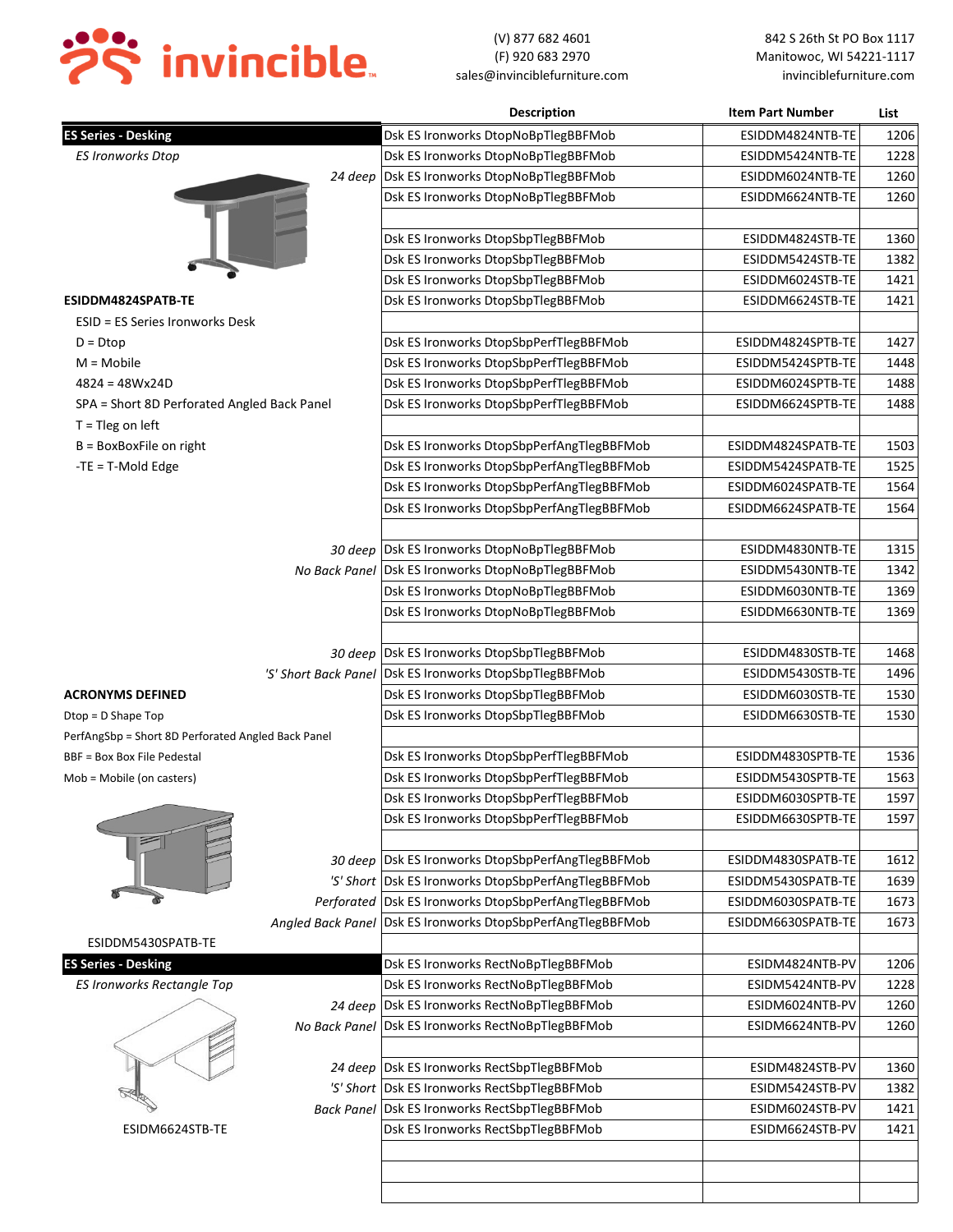

|                             | <b>Description</b>                                            | <b>Item Part Number</b> | List |
|-----------------------------|---------------------------------------------------------------|-------------------------|------|
| <b>ES Series - Desking</b>  | Dsk ES Ironworks RectSbpPerfTlegBBFMob                        | ESIDM4824SPTB-PV        | 1427 |
|                             | 'S' Short   Dsk ES Ironworks RectSbpPerfTlegBBFMob            | ESIDM5424SPTB-PV        | 1448 |
|                             | Perforated   Dsk ES Ironworks RectSbpPerfTlegBBFMob           | ESIDM6024SPTB-PV        | 1488 |
|                             | Back Panel   Dsk ES Ironworks RectSbpPerfTlegBBFMob           | ESIDM6624SPTB-PV        | 1488 |
| ES Ironworks Rectangle Top  |                                                               |                         |      |
|                             | 30 deep   Dsk ES Ironworks RectSbpPerfAngTlegBBFMob           | ESIDM4824SPATB-PV       | 1503 |
|                             | 'S' Short   Dsk ES Ironworks RectSbpPerfAngTlegBBFMob         | ESIDM5424SPATB-PV       | 1525 |
|                             | Perforated Dsk ES Ironworks RectSbpPerfAngTlegBBFMob          | ESIDM6024SPATB-PV       | 1564 |
|                             | Angled Back Panel   Dsk ES Ironworks RectSbpPerfAngTlegBBFMob | ESIDM6624SPATB-PV       | 1564 |
|                             |                                                               |                         |      |
|                             | 30 deep   Dsk ES Ironworks RectNoBpTlegBBFMob                 | ESIDM4830NTB-PV         | 1315 |
|                             | No Back Panel Dsk ES Ironworks RectNoBpTlegBBFMob             | ESIDM5430NTB-PV         | 1342 |
|                             | Dsk ES Ironworks RectNoBpTlegBBFMob                           | ESIDM6030NTB-PV         | 1369 |
|                             | Dsk ES Ironworks RectNoBpTlegBBFMob                           | ESIDM6630NTB-PV         | 1369 |
| <b>ACRONYMS DEFINED</b>     |                                                               |                         |      |
| Sbp = Short 8D Back Panel   | Dsk ES Ironworks RectSbpTlegBBFMob                            | ESIDM4830STB-PV         | 1468 |
| BBF = Box Box File Pedestal | Dsk ES Ironworks RectSbpTlegBBFMob                            | ESIDM5430STB-PV         | 1496 |
| Mob = Mobile (on casters)   | Dsk ES Ironworks RectSbpTlegBBFMob                            | ESIDM6030STB-PV         | 1530 |
|                             | Dsk ES Ironworks RectSbpTlegBBFMob                            | ESIDM6630STB-PV         | 1530 |
|                             |                                                               |                         |      |
|                             | 30 deep Dsk ES Ironworks RectSbpPerfTlegBBFMob                | ESIDM4830SPTB-PV        | 1536 |
|                             | 'S' Short   Dsk ES Ironworks RectSbpPerfTlegBBFMob            | ESIDM5430SPTB-PV        | 1563 |
|                             | Perforated   Dsk ES Ironworks RectSbpPerfTlegBBFMob           | ESIDM6030SPTB-PV        | 1597 |
|                             | Back Panel   Dsk ES Ironworks RectSbpPerfTlegBBFMob           | ESIDM6630SPTB-PV        | 1597 |
|                             |                                                               |                         |      |
|                             | 30 deep Dsk ES Ironworks RectSbpPerfAngTlegBBFMob             | ESIDM4830SPATB-PV       | 1612 |
|                             | 'S' Short   Dsk ES Ironworks RectSbpPerfAngTlegBBFMob         | ESIDM5430SPATB-PV       | 1639 |
|                             | Perforated   Dsk ES Ironworks RectSbpPerfAngTlegBBFMob        | ESIDM6030SPATB-PV       | 1673 |
|                             | Angled Back Panel   Dsk ES Ironworks RectSbpPerfAngTlegBBFMob | ESIDM6630SPATB-PV       | 1673 |
|                             |                                                               |                         |      |
| <b>ES Series - Desking</b>  | Dsk ES Freedom DtopTE24NoBpBBFMob                             | ESFDDM4824NTB-TE        | 1206 |
| <b>ES Freedom Dtop</b>      | Dsk ES Freedom DtopTE24NoBpBBFMob                             | ESFDDM5424NTB-TE        | 1228 |
|                             | 24 deep  Dsk ES Freedom DtopTE24NoBpBBFMob                    | ESFDDM6024NTB-TE        | 1260 |
|                             | No Back Panel   Dsk ES Freedom DtopTE24NoBpBBFMob             | ESFDDM6624NTB-TE        | 1260 |
|                             |                                                               |                         |      |
|                             | 24 deep Dsk ES Freedom DtopTE24SbpBBFMob                      | ESFDDM4824STB-TE        | 1360 |
|                             | 'S' Short   Dsk ES Freedom DtopTE24SbpBBFMob                  | ESFDDM5424STB-TE        | 1382 |
|                             | Back Panel   Dsk ES Freedom DtopTE24SbpBBFMob                 | ESFDDM6024STB-TE        | 1421 |
|                             | Dsk ES Freedom DtopTE24SbpBBFMob                              | ESFDDM6624STB-TE        | 1421 |
| ESFDDM5424SPATB-TE          |                                                               |                         |      |
|                             | 24 deep Dsk ES Freedom DtopTE24SbpPerfBBFMob                  | ESFDDM4824SPTB-TE       | 1427 |
|                             | 'S' Short Dsk ES Freedom DtopTE24SbpPerfBBFMob                | ESFDDM5424SPTB-TE       | 1448 |
|                             | Perforated Dsk ES Freedom DtopTE24SbpPerfBBFMob               | ESFDDM6024SPTB-TE       | 1488 |
|                             | Back Panel Dsk ES Freedom DtopTE24SbpPerfBBFMob               | ESFDDM6624SPTB-TE       | 1488 |
| <b>ACRONYMS DEFINED</b>     |                                                               |                         |      |
| $Dtop = D$ Shape Top        | Dsk ES Freedom DtopTE24SbpPerfAngBBFMob                       | ESFDDM4824SPATB-TE      | 1503 |
| NoBp = No Back Panel        | Dsk ES Freedom DtopTE24SbpPerfAngBBFMob                       | ESFDDM5424SPATB-TE      | 1525 |
| Sbp = Short 8D Back Panel   | Dsk ES Freedom DtopTE24SbpPerfAngBBFMob                       | ESFDDM6024SPATB-TE      | 1564 |
| Jbp = J 15D Back Panel      | Dsk ES Freedom DtopTE24SbpPerfAngBBFMob                       | ESFDDM6624SPATB-TE      | 1564 |
| BBF = Box Box File Pedestal |                                                               |                         |      |
| Mob = Mobile (on casters)   |                                                               |                         |      |
|                             |                                                               |                         |      |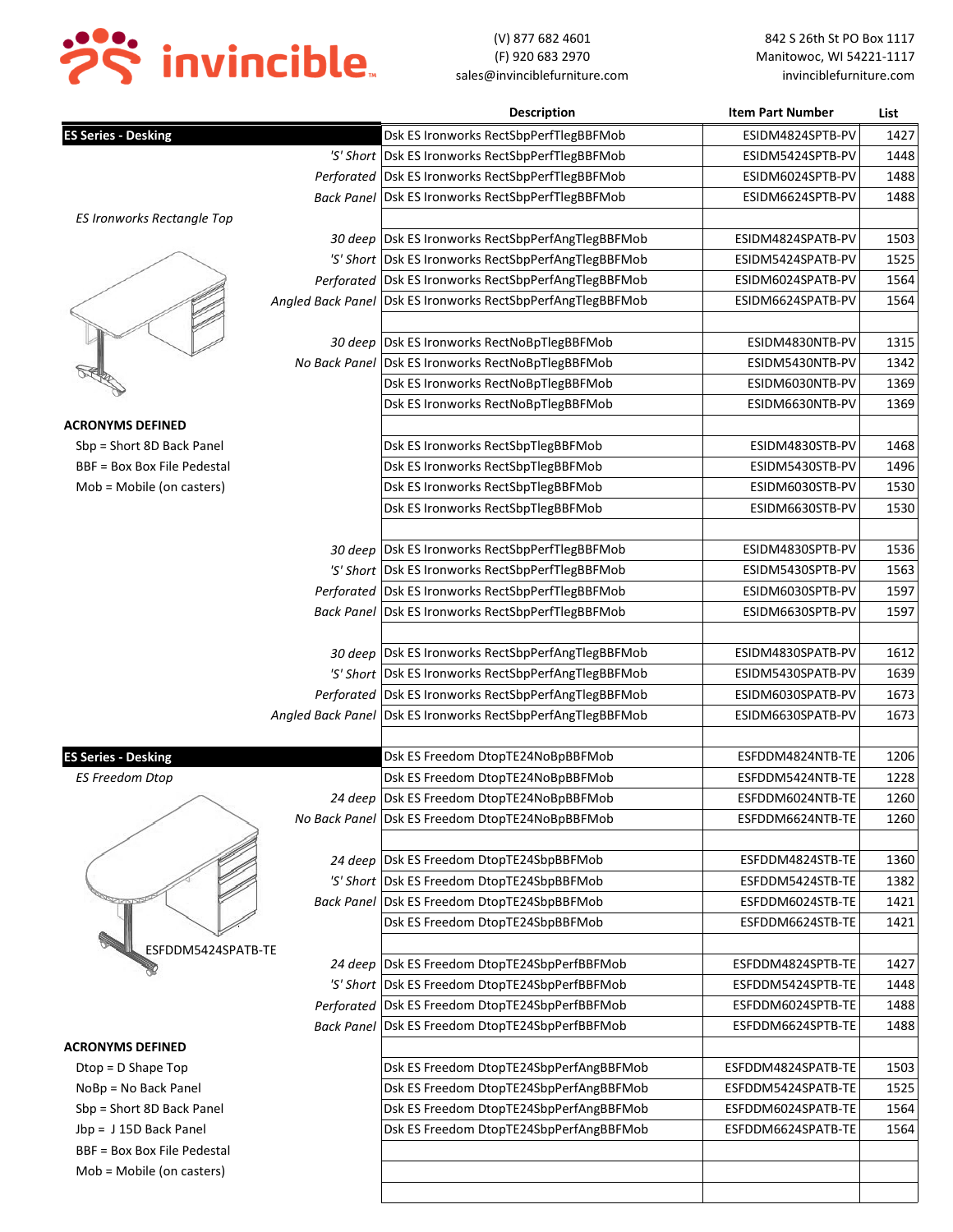

(V) 877 682 4601 842 S 26th St PO Box 1117 (F) 920 683 2970 Manitowoc, WI 54221-1117 sales@invinciblefurniture.com invinciblefurniture.com

|                                    | <b>Description</b>                                  | <b>Item Part Number</b> | List |
|------------------------------------|-----------------------------------------------------|-------------------------|------|
| <b>ES Series - Desking</b>         | Dsk ES Freedom DtopTE30NoBpBBFMob                   | ESFDDM4830NTB-TE        | 1315 |
| <b>ES Freedom Dtop</b>             | Dsk ES Freedom DtopTE30NoBpBBFMob                   | ESFDDM5430NTB-TE        | 1342 |
|                                    | Dsk ES Freedom DtopTE30NoBpBBFMob                   | ESFDDM6030NTB-TE        | 1369 |
| ESFDDM5424SPATB-TE                 | Dsk ES Freedom DtopTE30NoBpBBFMob                   | ESFDDM6630NTB-TE        | 1369 |
| ESFD = ES Series Freedom Desk      |                                                     |                         |      |
| $D = Dtop$                         | Dsk ES Freedom DtopTE30SbpBBFMob                    | ESFDDM4830STB-TE        | 1468 |
| $M = Mobile$                       | Dsk ES Freedom DtopTE30SbpBBFMob                    | ESFDDM5430STB-TE        | 1496 |
| $5424 = 54Wx24D$                   | Dsk ES Freedom DtopTE30SbpBBFMob                    | ESFDDM6030STB-TE        | 1530 |
| S = Short 8D Back Panel            | Dsk ES Freedom DtopTE30SbpBBFMob                    | ESFDDM6630STB-TE        | 1530 |
| P = Perforated Back Panel          |                                                     |                         |      |
| A = Angled Back Panel              | Dsk ES Freedom DtopTE30SbpPerfBBFMob                | ESFDDM4830SPTB-TE       | 1536 |
| $T =$ Tleg on left                 | Dsk ES Freedom DtopTE30SbpPerfBBFMob                | ESFDDM5430SPTB-TE       | 1563 |
| $B = BoxBoxFile$ on right          | Dsk ES Freedom DtopTE30SbpPerfBBFMob                | ESFDDM6030SPTB-TE       | 1597 |
| $-TE = T-Mod E d$                  | Dsk ES Freedom DtopTE30SbpPerfBBFMob                | ESFDDM6630SPTB-TE       | 1597 |
|                                    |                                                     |                         |      |
|                                    | Dsk ES Freedom DtopTE30SbpPerfAngBBFMob             | ESFDDM4830SPATB-TE      | 1612 |
|                                    | Dsk ES Freedom DtopTE30SbpPerfAngBBFMob             | ESFDDM5430SPATB-TE      | 1639 |
| ESFDDM5424JPATB-TE                 | Dsk ES Freedom DtopTE30SbpPerfAngBBFMob             | ESFDDM6030SPATB-TE      | 1673 |
|                                    | Dsk ES Freedom DtopTE30SbpPerfAngBBFMob             | ESFDDM6630SPATB-TE      | 1673 |
|                                    |                                                     |                         |      |
|                                    | Dsk ES Freedom DtopTE24JbpPerfAngBBFMob             | ESFDDM4824JPATB-TE      | 1519 |
|                                    | Dsk ES Freedom DtopTE24JbpPerfAngBBFMob             | ESFDDM5424JPATB-TE      | 1541 |
| <b>ACRONYMS DEFINED</b>            | Dsk ES Freedom DtopTE24JbpPerfAngBBFMob             | ESFDDM6024JPATB-TE      | 1580 |
| $Dtop = D$ Shape Top               | Dsk ES Freedom DtopTE24JbpPerfAngBBFMob             | ESFDDM6624JPATB-TE      | 1580 |
| NoBp = No Back Panel               |                                                     |                         |      |
| Sbp = Short 8D Back Panel          | Dsk ES Freedom DtopTE30JbpPerfAngBBFMob             | ESFDDM4830JPATB-TE      | 1628 |
| Jbp = J 15D Back Panel             | Dsk ES Freedom DtopTE30JbpPerfAngBBFMob             | ESFDDM5430JPATB-TE      | 1655 |
| <b>BBF = Box Box File Pedestal</b> | Dsk ES Freedom DtopTE30JbpPerfAngBBFMob             | ESFDDM6030JPATB-TE      | 1689 |
| Mob = Mobile (on casters)          | Dsk ES Freedom DtopTE30JbpPerfAngBBFMob             | ESFDDM6630JPATB-TE      | 1689 |
| <b>ES Series - Desking</b>         | Dsk ES Freedom RectNoBpBBFMob                       | ESFDM4824NTB-PV         | 1206 |
| <b>ES Freedom Rectangle Top</b>    | Dsk ES Freedom RectNoBpBBFMob                       | ESFDM5424NTB-PV         | 1228 |
| 24 deep                            | Dsk ES Freedom RectPV24NoBpBBFMob                   | ESFDM6024NTB-PV         | 1260 |
|                                    | Dsk ES Freedom RectPV24NoBpBBFMob                   | ESFDM6624NTB-PV         | 1260 |
|                                    |                                                     |                         |      |
|                                    | 24 deep Dsk ES Freedom RectPV24SbpBBFMob            | ESFDM4824STB-PV         | 1360 |
|                                    | 'S' Short   Dsk ES Freedom RectPV24SbpBBFMob        | ESFDM5424STB-PV         | 1382 |
|                                    | Back Panel   Dsk ES Freedom RectPV24SbpBBFMob       | ESFDM6024STB-PV         | 1421 |
|                                    | Dsk ES Freedom RectPV24SbpBBFMob                    | ESFDM6624STB-PV         | 1421 |
|                                    |                                                     |                         |      |
|                                    | 24 deep Dsk ES Freedom RectPV24SbpPerfBBFMob        | ESFDM4824SPTB-PV        | 1427 |
|                                    | 'S' Short   Dsk ES Freedom RectPV24SbpPerfBBFMob    | ESFDM5424SPTB-PV        | 1448 |
|                                    | Perforated Dsk ES Freedom RectPV24SbpPerfBBFMob     | ESFDM6024SPTB-PV        | 1488 |
|                                    | Back Panel   Dsk ES Freedom RectPV24SbpPerfBBFMob   | ESFDM6624SPTB-PV        | 1488 |
|                                    |                                                     |                         |      |
|                                    | 24 deep Dsk ES Freedom RectPV24SbpPerfAngBBFMob     | ESFDM4824SPATB-PV       | 1503 |
|                                    | 'S' Short   Dsk ES Freedom RectPV24SbpPerfAngBBFMob | ESFDM5424SPATB-PV       | 1525 |
|                                    | Back Panel Dsk ES Freedom RectPV24SbpPerfAngBBFMob  | ESFDM6024SPATB-PV       | 1564 |
|                                    | Dsk ES Freedom RectPV24SbpPerfAngBBFMob             | ESFDM6624SPATB-PV       | 1564 |
|                                    |                                                     |                         |      |
|                                    |                                                     |                         |      |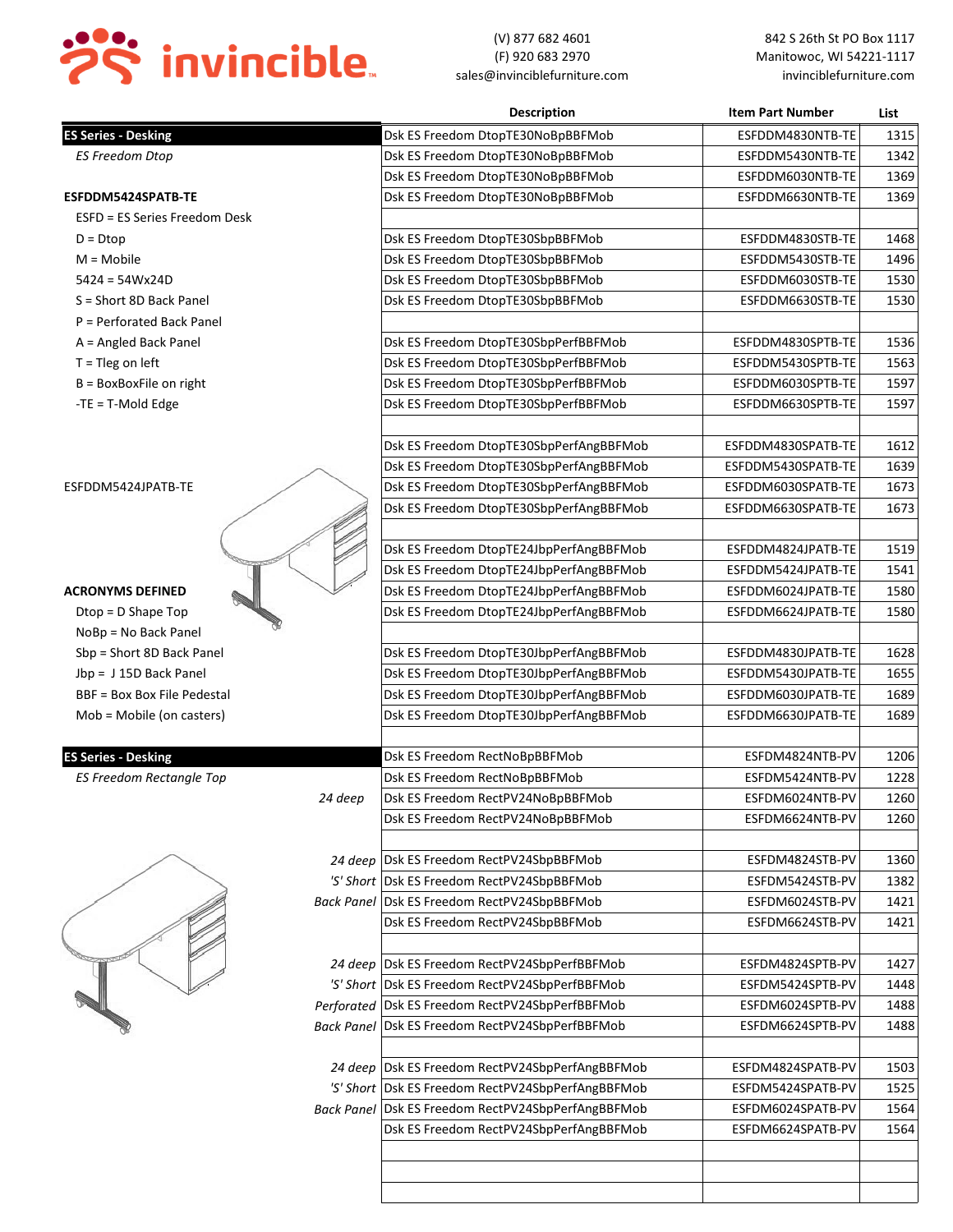

|                                                |                   | <b>Description</b>                                         | <b>Item Part Number</b>                  | List |
|------------------------------------------------|-------------------|------------------------------------------------------------|------------------------------------------|------|
| <b>ES Series - Desking</b>                     |                   | Dsk ES Freedom RectPV30NoBpBBFMob                          | ESFDM4830NTB-PV                          | 1315 |
| <b>ES Freedom Rectangle Top</b>                |                   | Dsk ES Freedom RectPV30NoBpBBFMob                          | ESFDM5430NTB-PV                          | 1342 |
|                                                |                   | 24 deep Dsk ES Freedom RectPV30NoBpBBFMob                  | ESFDM6030NTB-PV                          | 1369 |
|                                                |                   | No Back Panel Dsk ES Freedom RectPV30NoBpBBFMob            | ESFDM6630NTB-PV                          | 1369 |
| ESFDM5430NTB-TE                                |                   |                                                            |                                          |      |
| ESFD = ES Series Freedom Desk [Rectangle Top]  |                   | Dsk ES Freedom RectPV30SbpBBFMob                           | ESFDM4830STB-PV                          | 1468 |
| $M = Mobile$                                   |                   | Dsk ES Freedom RectPV30SbpBBFMob                           | ESFDM5430STB-PV                          | 1495 |
| $5430 = 54Wx30D$                               |                   | Dsk ES Freedom RectPV30SbpBBFMob                           | ESFDM6030STB-PV                          | 1528 |
| $N = No$ Back Panel                            |                   | Dsk ES Freedom RectPV30SbpBBFMob                           | ESFDM6630STB-PV                          | 1528 |
| $T = Tleg$ on left                             |                   |                                                            |                                          |      |
| $B = BoxBoxFile$ on right                      |                   | Dsk ES Freedom RectPV30SbpPerfBBFMob                       | ESFDM4830SPTB-PV                         | 1534 |
| $-PV = PVC Top$                                |                   | Dsk ES Freedom RectPV30SbpPerfBBFMob                       | ESFDM5430SPTB-PV                         | 1562 |
|                                                |                   | Dsk ES Freedom RectPV30SbpPerfBBFMob                       | ESFDM6030SPTB-PV                         | 1596 |
| <b>ACRONYMS DEFINED</b>                        |                   | Dsk ES Freedom RectPV30SbpPerfBBFMob                       | ESFDM6630SPTB-PV                         | 1596 |
| NoBp = No Back Panel                           |                   |                                                            |                                          |      |
| Sbp = Short 8D Back Panel                      |                   | Dsk ES Freedom RectPV30SbpPerfAngBBFMob                    | ESFDM4830SPATB-PV                        | 1610 |
| BBF = Box Box File Pedestal                    |                   | Dsk ES Freedom RectPV30SbpPerfAngBBFMob                    | ESFDM5430SPATB-PV                        | 1638 |
| Mob = Mobile (on casters)                      |                   | Dsk ES Freedom RectPV30SbpPerfAngBBFMob                    | ESFDM6030SPATB-PV                        | 1672 |
|                                                |                   | Dsk ES Freedom RectPV30SbpPerfAngBBFMob                    | ESFDM6630SPATB-PV                        | 1672 |
|                                                |                   |                                                            |                                          |      |
| <b>ES Series - Desking</b>                     |                   | Dsk ES Fundamentals Dtop JAbpTE24BBFMob                    | ESFUDDM4824JACB-TE                       | 1435 |
| <b>ES Fundamentals Dtop</b>                    |                   | Dsk ES Fundamentals Dtop JAbpTE24BBFMob                    | ESFUDDM5424JACB-TE                       | 1484 |
|                                                |                   | 24 deep Dsk ES Fundamentals Dtop JAbpTE24BBFMob            | ESFUDDM6024JACB-TE                       | 1495 |
|                                                |                   | Joining 15 Deep   Dsk ES Fundamentals Dtop JAbpTE24BBFMob  | ESFUDDM6624JACB-TE                       | 1495 |
|                                                | Angled Back Panel |                                                            |                                          |      |
|                                                |                   | Dsk ES Fundamentals Dtop JAbpTE30BBFMob                    | ESFUDDM4830JACB-TE                       | 1544 |
|                                                |                   | Dsk ES Fundamentals Dtop JAbpTE30BBFMob                    | ESFUDDM5430JACB-TE                       | 1570 |
|                                                |                   | Dsk ES Fundamentals Dtop JAbpTE30BBFMob                    | ESFUDDM6030JACB-TE                       | 1604 |
|                                                |                   | Dsk ES Fundamentals Dtop JAbpTE30BBFMob                    | ESFUDDM6630JACB-TE                       | 1604 |
| ESFUDDM5424JACB-TE                             |                   |                                                            |                                          |      |
|                                                |                   | 24 deep Dsk ES Fundamentals Dtop JPAbpTE24BBFMob           | ESFUDDM4824JPACB-TE                      | 1502 |
|                                                |                   | Joining 15 Deep Dsk ES Fundamentals Dtop JPAbpTE24BBFMob   | ESFUDDM5424JPACB-TE                      | 1551 |
|                                                |                   | Angled Back Panel Dsk ES Fundamentals Dtop JPAbpTE24BBFMob | ESFUDDM6024JPACB-TE                      | 1563 |
|                                                |                   | Dsk ES Fundamentals Dtop JPAbpTE24BBFMob                   | ESFUDDM6624JPACB-TE                      | 1563 |
| ESFUDDM5430JPATB-TE                            |                   |                                                            |                                          |      |
| <b>ESFUD = ES Series Fundamentals Desk</b>     |                   | Dsk ES Fundamentals Dtop JPAbpTE30BBFMob                   | ESFUDDM4830JPACB-TE                      | 1610 |
| $D = Dtop$                                     |                   | Dsk ES Fundamentals Dtop JPAbpTE30BBFMob                   | ESFUDDM5430JPACB-TE                      | 1638 |
| $M = Mobile$                                   |                   | Dsk ES Fundamentals Dtop JPAbpTE30BBFMob                   | ESFUDDM6030JPACB-TE                      | 1672 |
| $5430 = 54Wx30D$                               |                   | Dsk ES Fundamentals Dtop JPAbpTE30BBFMob                   | ESFUDDM6630JPACB-TE                      | 1672 |
| JPA = Perforated Angled 15D Joining Back Panel |                   |                                                            |                                          |      |
| $C = Cleg$ on left                             |                   | Dsk ES Fundamentals Dtop SAbpTE24BBFMob                    | ESFUDDM4824SACB-TE                       | 1435 |
| B = BoxBoxFile on right                        |                   | Dsk ES Fundamentals Dtop SAbpTE24BBFMob                    | ESFUDDM5424SACB-TE                       | 1484 |
| $-TE = T-Mod E d$                              |                   | Dsk ES Fundamentals Dtop SAbpTE24BBFMob                    | ESFUDDM6024SACB-TE                       | 1495 |
|                                                |                   | Dsk ES Fundamentals Dtop SAbpTE24BBFMob                    | ESFUDDM6624SACB-TE                       | 1495 |
|                                                |                   |                                                            |                                          |      |
|                                                |                   | Dsk ES Fundamentals Dtop SAbpTE30BBFMob                    | ESFUDDM4830SACB-TE                       | 1544 |
|                                                |                   | Dsk ES Fundamentals Dtop SAbpTE30BBFMob                    | ESFUDDM5430SACB-TE                       | 1570 |
|                                                |                   |                                                            |                                          |      |
|                                                |                   | Dsk ES Fundamentals Dtop SAbpTE30BBFMob                    | ESFUDDM6030SACB-TE<br>ESFUDDM6630SACB-TE | 1604 |
|                                                |                   | Dsk ES Fundamentals Dtop SAbpTE30BBFMob                    |                                          | 1604 |
|                                                |                   |                                                            |                                          |      |
|                                                |                   |                                                            |                                          |      |
|                                                |                   |                                                            |                                          |      |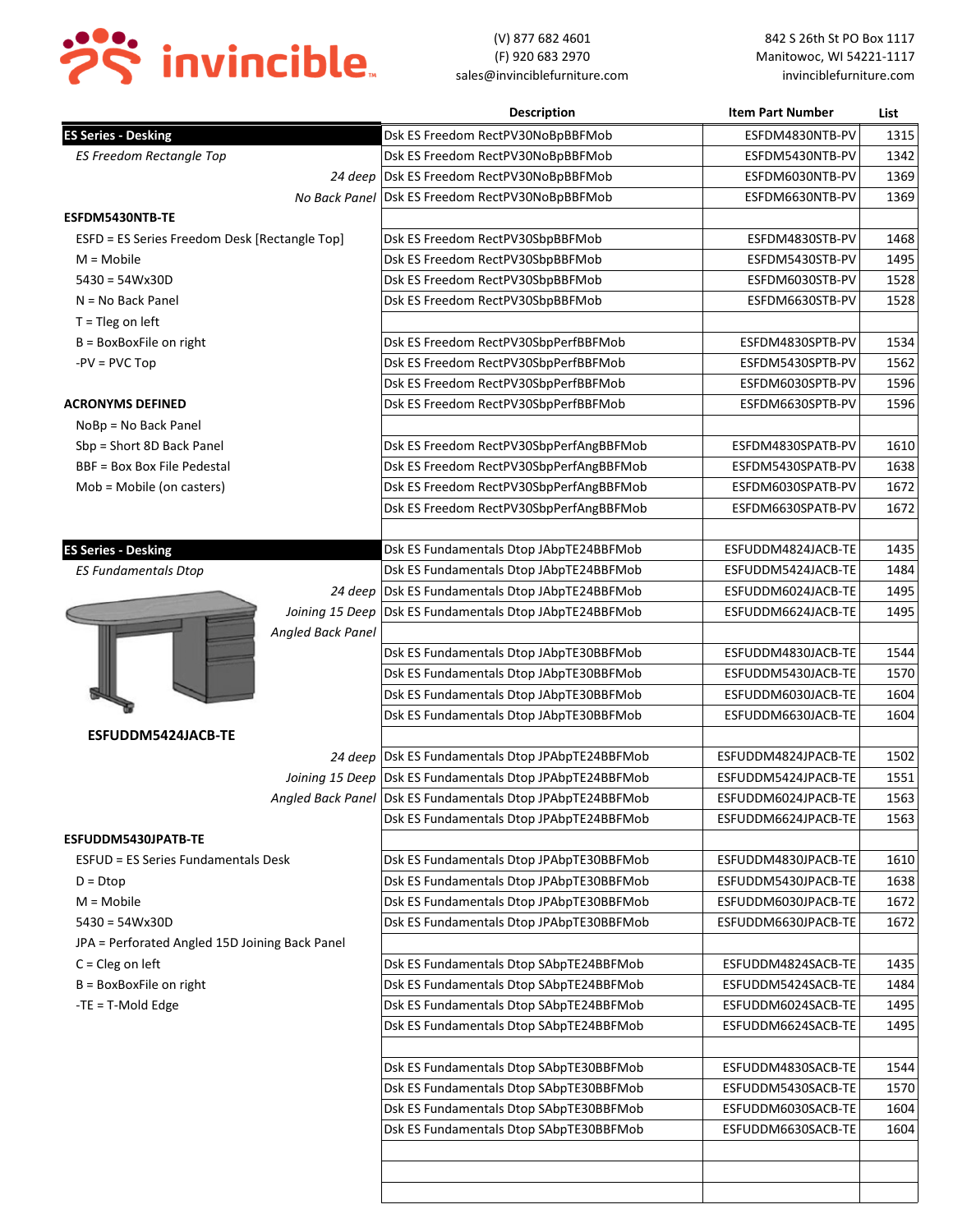

|                                                                                           | <b>Description</b>                                        | <b>Item Part Number</b> | List |
|-------------------------------------------------------------------------------------------|-----------------------------------------------------------|-------------------------|------|
| <b>ES Series - Desking</b>                                                                | Dsk ES Fundamentals Dtop SPAbpTE24BBFMob                  | ESFUDDM4824SPACB-TE     | 1502 |
| <b>ES Fundamentals D-Top</b>                                                              | Dsk ES Fundamentals Dtop SPAbpTE24BBFMob                  | ESFUDDM5424SPACB-TE     | 1551 |
| 24 deep                                                                                   | Dsk ES Fundamentals Dtop SPAbpTE24BBFMob                  | ESFUDDM6024SPACB-TE     | 1563 |
| SPA' 8 deep short perforated angled back panel                                            | Dsk ES Fundamentals Dtop SPAbpTE24BBFMob                  | ESFUDDM6624SPACB-TE     | 1563 |
|                                                                                           |                                                           |                         |      |
|                                                                                           | 30 deep Dsk ES Fundamentals Dtop SPAbpTE30BBFMob          | ESFUDDM4830SPACB-TE     | 1610 |
| SPA' 8 deep short perforated angled back panel   Dsk ES Fundamentals Dtop SPAbpTE30BBFMob |                                                           | ESFUDDM5430SPACB-TE     | 1638 |
|                                                                                           | Dsk ES Fundamentals Dtop SPAbpTE30BBFMob                  | ESFUDDM6030SPACB-TE     | 1672 |
|                                                                                           | Dsk ES Fundamentals Dtop SPAbpTE30BBFMob                  | ESFUDDM6630SPACB-TE     | 1672 |
|                                                                                           |                                                           |                         |      |
| <b>ES Series - Desking</b>                                                                | Dsk ES Fundamentals Rect JAbpTE24BBFMob                   | ESFUDM4824JACB-PV       | 1435 |
| ES Fundamentals Rectangular Top                                                           | Dsk ES Fundamentals Rect JAbpTE24BBFMob                   | ESFUDM5424JACB-PV       | 1484 |
| 24 deep                                                                                   | Dsk ES Fundamentals Rect JAbpTE24BBFMob                   | ESFUDM6024JACB-PV       | 1495 |
| Joining 15 Deep                                                                           | Dsk ES Fundamentals Rect JAbpTE24BBFMob                   | ESFUDM6624JACB-PV       | 1495 |
| Angled Back Panel                                                                         |                                                           |                         |      |
|                                                                                           | Dsk ES Fundamentals Rect JAbpTE30BBFMob                   | ESFUDM4830JACB-PV       | 1544 |
|                                                                                           | 30 deep Dsk ES Fundamentals Rect JAbpTE30BBFMob           | ESFUDM5430JACB-PV       | 1570 |
|                                                                                           | Joining 15 Deep Dsk ES Fundamentals Rect JAbpTE30BBFMob   | ESFUDM6030JACB-PV       | 1604 |
|                                                                                           | Angled Back Panel Dsk ES Fundamentals Rect JAbpTE30BBFMob | ESFUDM6630JACB-PV       | 1604 |
|                                                                                           |                                                           |                         |      |
| ESFUDM5424JACB-TE                                                                         | Dsk ES Fundamentals Rect JPAbpTE24BBFMob                  | ESFUDM4824JPACB-PV      | 1502 |
| ESFUDM5430JPACB-TE                                                                        | Dsk ES Fundamentals Rect JPAbpTE24BBFMob                  | ESFUDM5424JPACB-PV      | 1551 |
| <b>ESFUD = ES Series Fundamentals Desk</b>                                                | Dsk ES Fundamentals Rect JPAbpTE24BBFMob                  | ESFUDM6024JPACB-PV      | 1563 |
| No Ancronym = Rectangular Top                                                             | Dsk ES Fundamentals Rect JPAbpTE24BBFMob                  | ESFUDM6624JPACB-PV      | 1563 |
| $M = Mobile$                                                                              |                                                           |                         |      |
| $5430 = 54Wx30D$                                                                          | Dsk ES Fundamentals Rect JPAbpTE30BBFMob                  | ESFUDM4830JPACB-PV      | 1610 |
| J = 15D Joining Back Panel or Short 'S' Back Panel                                        | Dsk ES Fundamentals Rect JPAbpTE30BBFMob                  | ESFUDM5430JPACB-PV      | 1638 |
| $C = Cleg$ on left                                                                        | Dsk ES Fundamentals Rect JPAbpTE30BBFMob                  | ESFUDM6030JPACB-PV      | 1672 |
| $B = BoxBoxFile$ on right                                                                 | Dsk ES Fundamentals Rect JPAbpTE30BBFMob                  | ESFUDM6630JPACB-PV      | 1672 |
| $-TE = T-$ Mold Edge                                                                      |                                                           |                         |      |
|                                                                                           |                                                           |                         |      |
|                                                                                           | 24 deep Dsk ES Fundamentals Rect SAbpTE24BBFMob           | ESFUDM4824SACB-PV       | 1435 |
|                                                                                           | Short 8 Deep Dsk ES Fundamentals Rect SAbpTE24BBFMob      | ESFUDM5424SACB-PV       | 1484 |
|                                                                                           | Angled Back Panel Dsk ES Fundamentals Rect SAbpTE24BBFMob | ESFUDM6024SACB-PV       | 1495 |
|                                                                                           | Dsk ES Fundamentals Rect SAbpTE24BBFMob                   | ESFUDM6624SACB-PV       | 1495 |
|                                                                                           |                                                           |                         |      |
|                                                                                           | Dsk ES Fundamentals Rect SAbpTE30BBFMob                   | ESFUDM4830SACB-PV       | 1544 |
| <b>ACRONYMS DEFINED</b>                                                                   | Dsk ES Fundamentals Rect SAbpTE30BBFMob                   | ESFUDM5430SACB-PV       | 1570 |
| $Dtop = D$ Shape Top                                                                      | Dsk ES Fundamentals Rect SAbpTE30BBFMob                   | ESFUDM6030SACB-PV       | 1604 |
| Rect = Rectangle Shape Top                                                                | Dsk ES Fundamentals Rect SAbpTE30BBFMob                   | ESFUDM6630SACB-PV       | 1604 |
| Jbp = 15D Joining Back Panel                                                              |                                                           |                         |      |
| JPbp = 15D Joining Perforated Back Panel                                                  | Dsk ES Fundamentals Rect SPAbpTE24BBFMob                  | ESFUDM4824SPACB-PV      | 1502 |
| JPAbp = 15D Joining Perforated Angled Back Panel                                          | Dsk ES Fundamentals Rect SPAbpTE24BBFMob                  | ESFUDM5424SPACB-PV      | 1551 |
| Sbp = 8D 'S' Short Back Panel                                                             | Dsk ES Fundamentals Rect SPAbpTE24BBFMob                  | ESFUDM6024SPACB-PV      | 1563 |
| SPbp = 8D 'S' Short Perforated Back Panel                                                 | Dsk ES Fundamentals Rect SPAbpTE24BBFMob                  | ESFUDM6624SPACB-PV      | 1563 |
| SPAbp = 8D 'S' Short Perforated Angled Back Panel                                         |                                                           |                         |      |
| $TE = T$ -Mold Edge                                                                       | Dsk ES Fundamentals Rect SPAbpTE30BBFMob                  | ESFUDM4830SPACB-PV      | 1610 |
| $PV = PVC$ Edge                                                                           | Dsk ES Fundamentals Rect SPAbpTE30BBFMob                  | ESFUDM5430SPACB-PV      | 1638 |
| BBF = Box Box File Pedestal                                                               | Dsk ES Fundamentals Rect SPAbpTE30BBFMob                  | ESFUDM6030SPACB-PV      | 1672 |
| Mob = Mobile (on casters)                                                                 | Dsk ES Fundamentals Rect SPAbpTE30BBFMob                  | ESFUDM6630SPACB-PV      | 1672 |
|                                                                                           |                                                           |                         |      |
|                                                                                           |                                                           |                         |      |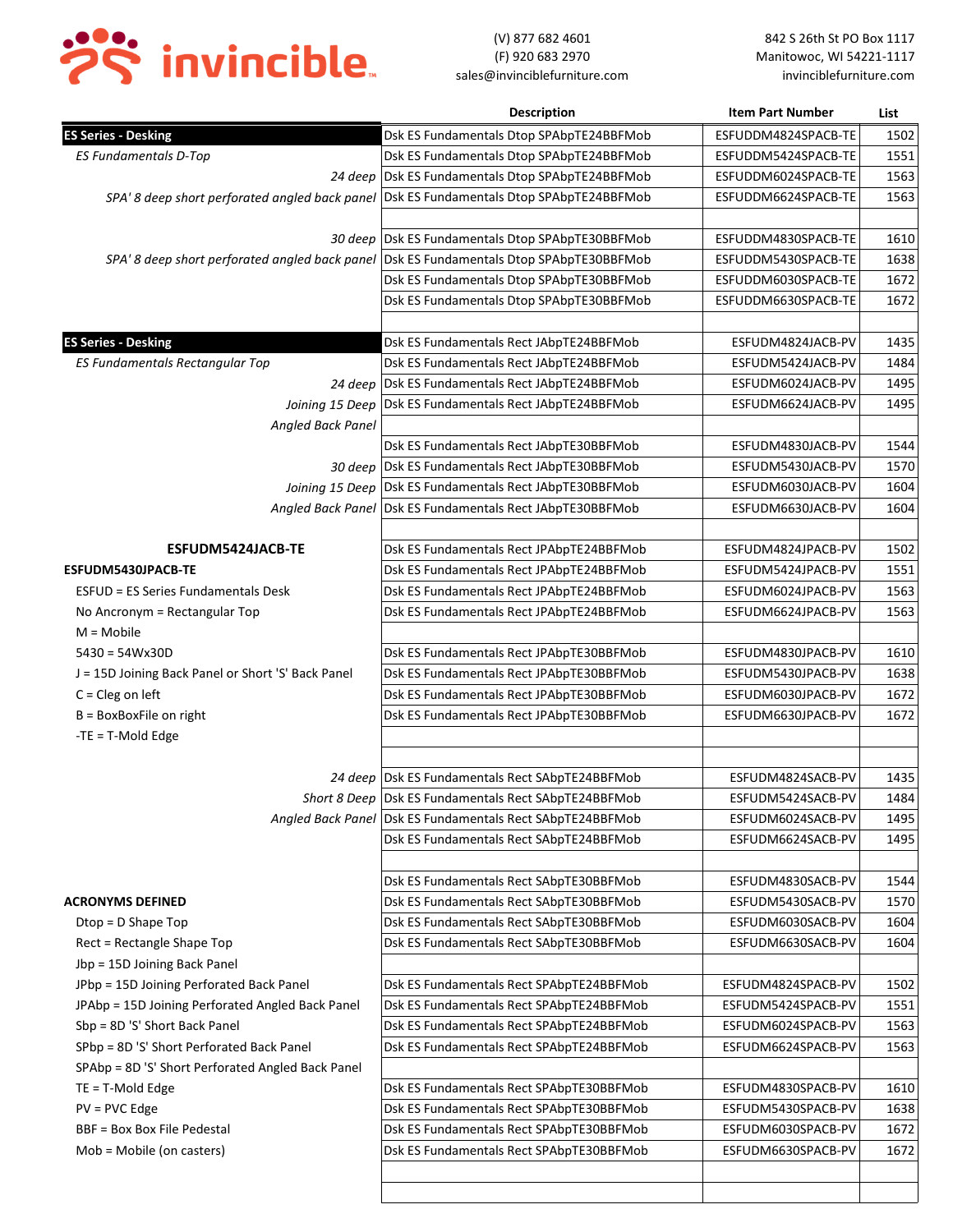

|                                    |            | <b>Description</b>                              | <b>Item Part Number</b> | List |
|------------------------------------|------------|-------------------------------------------------|-------------------------|------|
| <b>ES Series - Desking</b>         |            | Dsk ES DP PV30D Fbp BBF/FF                      | ESCUD6030FBF-PV         | 1670 |
| <b>ES Cube</b>                     |            | Dsk ES DP PV30D Fbp BBF/FF                      | ESCUD7230FBF-PV         | 1892 |
|                                    | Double Ped | Dsk ES DP PV30D Fbp FF/BBF                      | ESCUD6030FFB-PV         | 1670 |
|                                    |            | Dsk ES DP PV30D Fbp FF/BBF                      | ESCUD7230FFB-PV         | 1892 |
|                                    |            |                                                 |                         |      |
|                                    |            | Dsk ES DP PV36D-OHB Fbp BBF/FF                  | ESCUD7236FBF-PVOHB      | 1990 |
|                                    |            | Dsk ES DP PV36D-OHB Fbp FF/BBF                  | ESCUD7236FFB-PVOHB      | 1990 |
| ESCUD7230FBF-PV                    |            |                                                 |                         |      |
|                                    | Single Ped | Dsk ES SP PV30D Fbp BBF/Pnl                     | ESCUD4830FBP-PV         | 1445 |
|                                    |            | Dsk ES SP PV30D Fbp BBF/Pnl                     | ESCUD6030FBP-PV         | 1500 |
|                                    |            | Dsk ES SP PV30D Fbp BBF/Pnl                     | ESCUD6630FBP-PV         | 1536 |
| ESCUD7230FFB-PV                    |            | Dsk ES SP PV30D Fbp BBF/Pnl                     | ESCUD7230FBP-PV         | 1644 |
| ESCUD = ES Series Cube Desk        |            |                                                 |                         |      |
| $7230 = 72Wx30D$                   |            | Dsk ES SP PV30D Fbp FF/Pnl                      | ESCUD4830FFP-PV         | 1430 |
| $F = Full Back Panel$              |            | Dsk ES SP PV30D Fbp FF/Pnl                      | ESCUD6030FFP-PV         | 1460 |
| F = File/File Pedestal             |            | Dsk ES SP PV30D Fbp FF/Pnl                      | ESCUD6630FFP-PV         | 1523 |
| B = Box/Box/File Pedestal          |            | Dsk ES SP PV30D Fbp FF/Pnl                      | ESCUD7230FFP-PV         | 1571 |
| $-PV = PVC Edge$                   |            |                                                 |                         |      |
|                                    |            | Dsk ES SP PV30D Fbp Pnl/BBF                     | ESCUD4830FPB-PV         | 1445 |
|                                    |            | Dsk ES SP PV30D Fbp Pnl/BBF                     | ESCUD6030FPB-PV         | 1500 |
| ESCUD6030FBP-PV                    |            | Dsk ES SP PV30D Fbp Pnl/BBF                     | ESCUD6630FPB-PV         | 1536 |
| ESCUD = ES Series Cube Desk        |            | Dsk ES SP PV30D Fbp Pnl/BBF                     | ESCUD7230FPB-PV         | 1644 |
| $6030 = 60Wx30D$                   |            |                                                 |                         |      |
| $F = Full Back Panel$              |            | Dsk ES SP PV30D Fbp Pnl/FF                      | ESCUD4830FPF-PV         | 1430 |
| B = Box/Box/File Pedestal leftside |            | Dsk ES SP PV30D Fbp Pnl/FF                      | ESCUD6030FPF-PV         | 1460 |
| $P =$ Panel End Leg Right          |            | Dsk ES SP PV30D Fbp Pnl/FF                      | ESCUD6630FPF-PV         | 1523 |
| $-PV = PVC Edge$                   |            | Dsk ES SP PV30D Fbp Pnl/FF                      | ESCUD7230FPF-PV         | 1571 |
|                                    |            |                                                 |                         |      |
|                                    |            | Single Pedestal Dsk ES SP PV36D-OHB Fbp BBF/Pnl | ESCUD7236FBP-PVOHB      | 1904 |
|                                    |            | Mobile   Dsk ES SP PV36D-OHB Fbp FF/Pnl         | ESCUD7236FFP-PVOHB      | 1854 |
|                                    |            | Dsk ES SP PV36D-OHB Fbp Pnl/BBF                 | ESCUD7236FPB-PVOHB      | 1904 |
|                                    |            | Dsk ES SP PV36D-OHB Fbp Pnl/FF                  | ESCUD7236FPF-PVOHB      | 1854 |
|                                    |            |                                                 |                         |      |
| ESCUD4830FPF-PV                    |            | Dsk ES DP PV30D Fbp BBF/FF Mob                  | ESCUDM6030FBF-PV        | 1821 |
| ESCUD = ES Series Cube Desk        |            | Dsk ES DP PV30D Fbp FF/BBF Mob                  | ESCUDM6030FFB-PV        | 1821 |
| $4830 = 48Wx30D$                   |            | Dsk ES DP PV30D Fbp BBF/FF Mob                  | ESCUDM7230FBF-PV        | 2096 |
| F = Full Back Panel                |            | Dsk ES DP PV30D Fbp FF/BBF Mob                  | ESCUDM7230FFB-PV        | 2096 |
| P = Panel Support End Leg          |            |                                                 |                         |      |
| F = File/File Pedestal             |            | Dsk ES DP PV36D-OHB Fbp BBF/FF Mob              | ESCUDM7236FBF-PVOH      | 2194 |
| $-PV = PVC Edge$                   |            | Dsk ES DP PV36D-OHB Fbp FF/BBF Mob              | ESCUDM7236FFB-PVOH      | 2194 |
|                                    |            |                                                 |                         |      |
|                                    |            | Dsk ES SP PV30D Fbp BBF/Pnl Mob                 | ESCUDM4830FBP-PV        | 1648 |
|                                    |            | Dsk ES SP PV30D Fbp BBF/Pnl Mob                 | ESCUDM6030FBP-PV        | 1703 |
|                                    |            | Dsk ES SP PV30D Fbp BBF/Pnl Mob                 | ESCUDM6630FBP-PV        | 1740 |
|                                    |            | Dsk ES SP PV30D Fbp BBF/Pnl Mob                 | ESCUDM7230FBP-PV        | 1848 |
|                                    |            |                                                 |                         |      |
| ESCUD4830FPF-PV                    |            | Dsk ES SP PV30D Fbp FF/Pnl Mob                  | ESCUDM4830FFP-PV        | 1635 |
|                                    |            | Dsk ES SP PV30D Fbp FF/Pnl Mob                  | ESCUDM6030FFP-PV        | 1665 |
|                                    |            | Dsk ES SP PV30D Fbp FF/Pnl Mob                  | ESCUDM6630FFP-PV        | 1728 |
|                                    |            | Dsk ES SP PV30D Fbp FF/Pnl Mob                  | ESCUDM7230FFP-PV        | 1776 |
|                                    |            |                                                 |                         |      |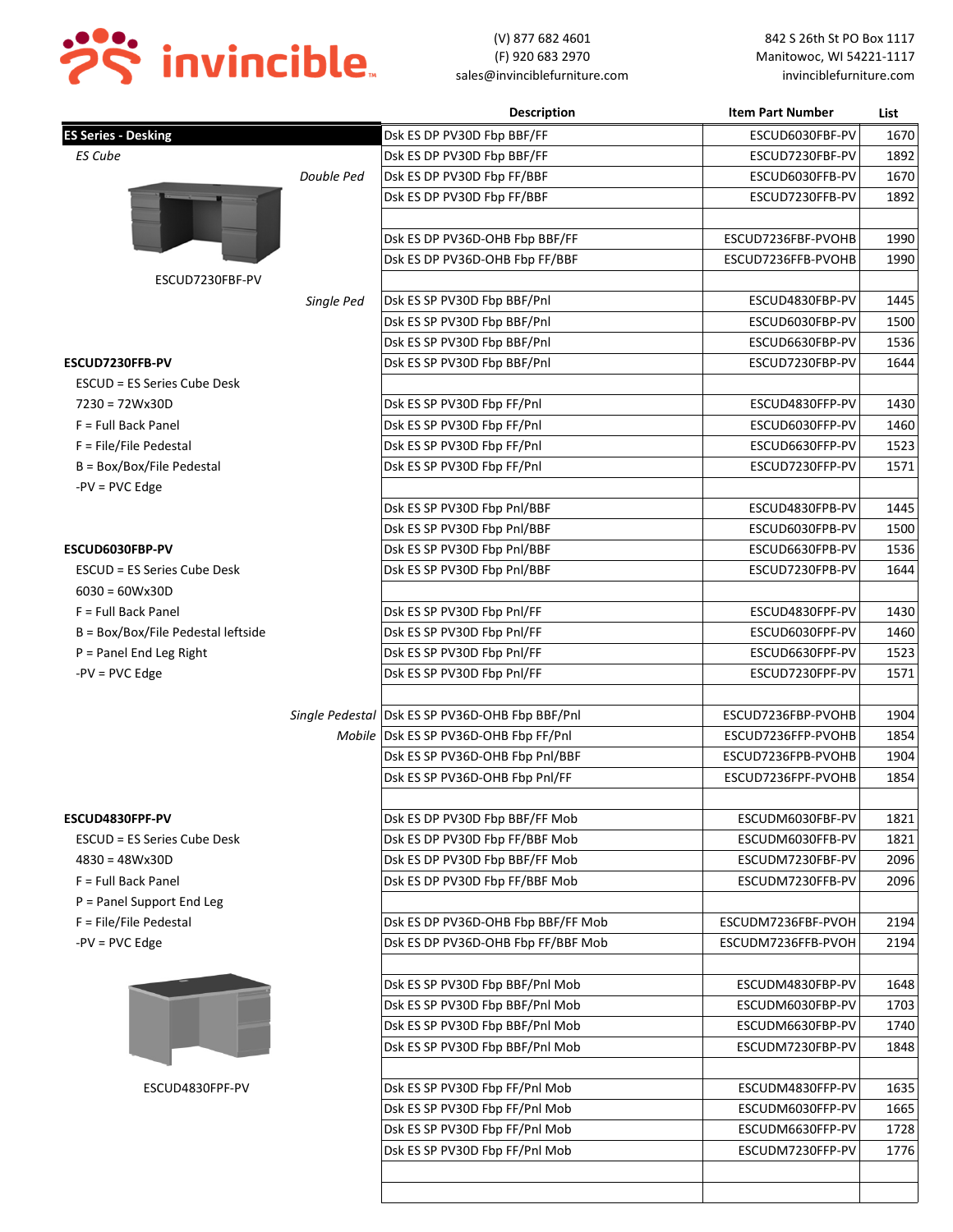

|                                      | <b>Description</b>                                | <b>Item Part Number</b> | List |
|--------------------------------------|---------------------------------------------------|-------------------------|------|
| <b>ES Series - Desking</b>           | Dsk ES SP PV30D Fbp Pnl/BBF Mob                   | ESCUDM4830FPB-PV        | 1648 |
| Cube                                 | Dsk ES SP PV30D Fbp Pnl/BBF Mob                   | ESCUDM6030FPB-PV        | 1703 |
|                                      | Single Pedestal   Dsk ES SP PV30D Fbp Pnl/BBF Mob | ESCUDM6630FPB-PV        | 1740 |
|                                      | Mobile Dsk ES SP PV30D Fbp Pnl/BBF Mob            | ESCUDM7230FPB-PV        | 1848 |
| <b>ACRONYMS DEFINED</b>              |                                                   |                         |      |
| SP = Single Pedestal                 | Dsk ES SP PV30D Fbp Pnl/FF Mob                    | ESCUDM4830FPF-PV        | 1635 |
| DP = Double Pedestal                 | Dsk ES SP PV30D Fbp Pnl/FF Mob                    | ESCUDM6030FPF-PV        | 1665 |
| PV36D = PVC Edge 36 Deep             | Dsk ES SP PV30D Fbp Pnl/FF Mob                    | ESCUDM6630FPF-PV        | 1728 |
| =-OHB = Overhang Back or Public Side | Dsk ES SP PV30D Fbp Pnl/FF Mob                    | ESCUDM7230FPF-PV        | 1776 |
| Fbp = Full Back Panel                |                                                   |                         |      |
| FF = File File Style Pedestal        | Dsk ES SP PV36D-OHB Fbp FF/Pnl Mob                | ESCUDM7236FFP-PVOH      | 2058 |
| BBF = Box Box File Pedestal          | Dsk ES SP PV36D-OHB Fbp Pnl/FF Mob                | ESCUDM7236FPF-PVOH      | 2058 |
| Pnl = End Panel                      | Dsk ES SP PV36D-OHB Fbp BBF/Pnl Mob               | ESCUDM7236FBP-PVOH      | 2109 |
| LH = Return for Left Hand Side       | Dsk ES SP PV36D-OHB Fbp Pnl/BBF Mob               | ESCUDM7236FPB-PVOH      | 2109 |
| RH = Return for Right Hand Side      |                                                   |                         |      |
| <b>ES Series - Desking</b>           | Rtrn ES PV22 Fbp BBF LH                           | ESCULR4222FB-PV         | 1218 |
| <b>Cube Returns</b>                  | Rtrn ES PV22 Fbp BBF LH                           | ESCULR4822FB-PV         | 1327 |
|                                      | Rtrn ES PV22 Fbp BBF RH                           | ESCURR4222FB-PV         | 1218 |
|                                      | Rtrn ES PV22 Fbp BBF RH                           | ESCURR4822FB-PV         | 1327 |
|                                      | Rtrn ES PV22 Fbp FF LH                            | ESCULR4222FF-PV         | 1142 |
|                                      | Rtrn ES PV22 Fbp FF LH                            | ESCULR4822FF-PV         | 1251 |
|                                      | Rtrn ES PV22 Fbp FF RH                            | ESCURR4222FF-PV         | 1142 |
|                                      | Rtrn ES PV22 Fbp FF RH                            | ESCURR4822FF-PV         | 1251 |
|                                      | Rtrn ES PV22 Fbp NoPed LH                         | ESCULR4222FP-PV         | 800  |
|                                      | Rtrn ES PV22 Fbp NoPed LH                         | ESCULR4822FP-PV         | 910  |
|                                      | Rtrn ES PV22 Fbp NoPed RH                         | ESCURR4222FP-PV         | 800  |
|                                      | Rtrn ES PV22 Fbp NoPed RH                         | ESCURR4822FP-PV         | 910  |
|                                      | Rtrn ES PV24 Fbp BBF LH                           | ESCULR4224FB-PV         | 1218 |
| <b>ES Series - Desking</b>           | Rtrn ES PV24 Fbp BBF LH                           | ESCULR4824FB-PV         | 1327 |
| <b>Cube Returns</b>                  | Rtrn ES PV24 Fbp BBF RH                           | ESCURR4224FB-PV         | 1218 |
|                                      | Rtrn ES PV24 Fbp BBF RH                           | ESCURR4824FB-PV         | 1327 |
| ESCULR4824B-PV                       | Rtrn ES PV24 Fbp FF LH                            | ESCULR4224FF-PV         | 1142 |
| ESCULR = ES Series Cube Left Return  | Rtrn ES PV24 Fbp FF LH                            | ESCULR4824FF-PV         | 1251 |
| 4824 - 48Wx24D                       | Rtrn ES PV24 Fbp FF LH                            | ESCURR4224FF-PV         | 1142 |
| $B = Box/Box/File Pedestal$          | Rtrn ES PV24 Fbp FF RH                            | ESCURR4824FF-PV         | 1251 |
| $-PV = PVC$ Edge                     | Rtrn ES PV24 Fbp NoPed LH                         | ESCULR4224FP-PV         | 800  |
|                                      | Rtrn ES PV24 Fbp NoPed LH                         | ESCULR4824FP-PV         | 910  |
|                                      | Rtrn ES PV24 Fbp NoPed RH                         | ESCURR4224FP-PV         | 800  |
|                                      | Rtrn ES PV24 Fbp NoPed RH                         | ESCURR4824FP-PV         | 910  |
|                                      |                                                   |                         |      |
| <b>ES Series</b>                     | Ped ES Ltr 22D Lk NoTop BBF                       | ESPF1522B-LK            | 590  |
| Pedestals                            | Ped ES Ltr 22D Lk NoTop FF                        | ESPF1522F-LK            | 522  |
|                                      | Ped ES Ltr 22D Lk StlTop BBF                      | ESPFT1522B-LK           | 622  |
| <b>ACRONYMS DEFINED</b>              | Ped ES Ltr 22D Lk StlTop FF                       | ESPFT1522F-LK           | 557  |
| $Lk = Locks$                         | Ped ES Ltr 22D Lk StlTop BBF Mob                  | ESPFMT1522B-LK          | 698  |
| StlTop = Steel Top                   | Ped ES Ltr 22D Lk StlTop FF Mob                   | ESPFMT1522F-LK          | 634  |
| FF = File File Pedestal              | Ped ES Ltr 22D Lk StlTop BF Mob                   | ESPFMT1522BF-LK         | 665  |
| BBF = Box Box File Pedestal          | Ped ES Ltr 22D Lk CushTop BF Mob                  | ESPFMC1522BF-LK         | 869  |
|                                      | Ped ES Ltr 22D Lk CushTop BBF Mob                 | ESPFMC1522B-LK          | 891  |
|                                      | Ped ES Ltr 22D Lk CushTopPencilDrwBFMob           | ESPFMC1522PBF-LK        | 1087 |
|                                      | Ped ES Lgl 22D Lk StlTop BBF                      | ESPFT1822B-LK           | 778  |
|                                      | Ped ES Lgl 22D Lk StlTop FF                       | ESPFT1822F-LK           | 675  |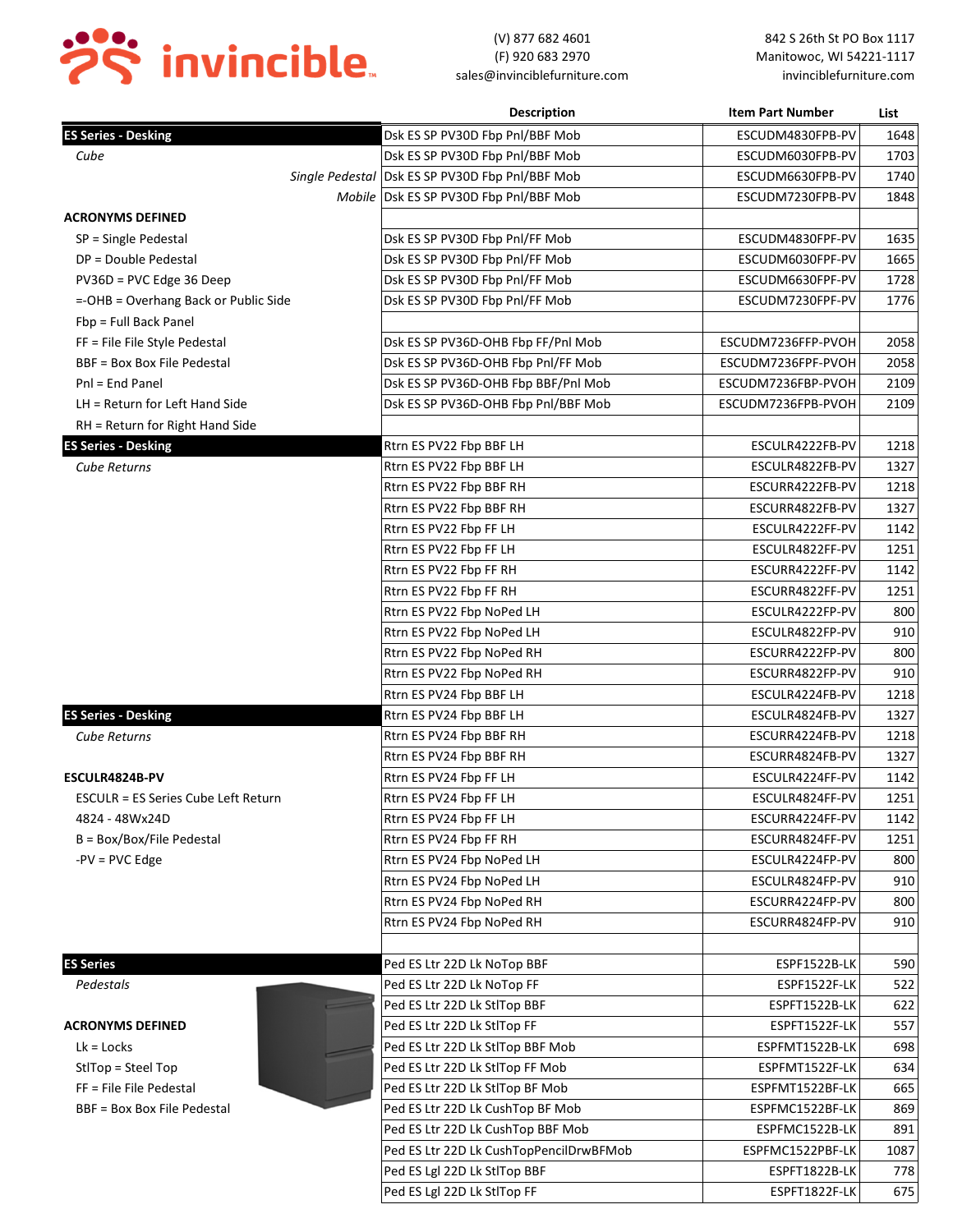

|                                                     | <b>Description</b>                 | <b>Item Part Number</b> | List |
|-----------------------------------------------------|------------------------------------|-------------------------|------|
| <b>ES Series</b>                                    | Ped ES Ltr 28D Lk NoTop BBF        | ESPF1528B-LK            | 704  |
| Pedestals                                           | Ped ES Ltr 28D Lk NoTop FF         | ESPF1528F-LK            | 630  |
| ESPFMC1522PBF-LK                                    | Ped ES Ltr 28D Lk StlTop BBF       | ESPFT1528B-LK           | 742  |
| $ES = ES Series$                                    | Ped ES Ltr 28D Lk StlTop FF        | ESPFT1528F-LK           | 668  |
| PF = Pedestal File                                  | Ped ES Ltr 28D Lk StlTop BBF Mob   | ESPFMT1528B-LK          | 843  |
| $M = Mobile$                                        | Ped ES Ltr 28D Lk StlTop FF Mob    | ESPFMT1528F-LK          | 777  |
| $C =$ Cushion Top                                   | Ped ES Ltr 28D Lk CushTop BBF Mob  | ESPFMC1528B-LK          | 962  |
| $1522 = 15Wx22D$                                    | Ped ES Ltr 28D Lk CushTop FF Mob   | ESPFMC1528F-LK          | 898  |
| $P =$ includes a pencil drawer                      | Ped ES Filing SideToSide CrossRail | ES14XFILERAIL           | 29   |
| BF = Box File Ped                                   |                                    |                         |      |
| -LK = Lock                                          |                                    |                         |      |
| <b>ES Series</b>                                    | Lateral ES Lk 2Drw30W2R            | ESLF230LK-2R            | 1008 |
| Laterals                                            | Lateral ES Lk 2Drw30W2S            | ESLF230LK-2S            | 1048 |
| ESLF536LK-1A4R                                      | Lateral ES Lk 2Drw36W2R            | ESLF236LK-2R            | 1039 |
| $ES = ES Series$                                    | Lateral ES Lk 2Drw36W3S            | ESLF236LK-2S            | 1079 |
| $LF = Lateral File$                                 | Lateral ES Lk 2Drw42W2R            | ESLF242LK-2R            | 1144 |
| $5 = 5$ drawer                                      | Lateral ES Lk 2Drw42W2S            | ESLF242LK-2S            | 1184 |
| $36 = 36$ wide                                      | Lateral ES Lk 3Drw30W2R            | ESLF330LK-3R            | 1349 |
| $LK = Locks$                                        | Lateral ES Lk 3Drw30W2S            | ESLF330LK-3S            | 1410 |
| -1A4R = 1 A style drawer & 4 R style drawers        | Lateral ES Lk 3Drw36W3R            | ESLF336LK-3R            | 1426 |
| <b>ACRONYMS DEFINED</b>                             | Lateral ES Lk 3Drw36W3S            | ESLF336LK-3S            | 1487 |
| $Lk =$ Locking                                      | Lateral ES Lk 3Drw42W3R            | ESLF342LK-3R            | 1547 |
| Drw = Drawer                                        | Lateral ES Lk 3Drw42W3S            | <b>ESLF342LK-3S</b>     | 1608 |
| Available in all Invincible Colors                  | Lateral ES Lk 4Drw30W4R            | ESLF430LK-4R            | 1743 |
| <b>HEIGHTS</b>                                      | Lateral ES Lk 4Drw30W4S            | ESLF430LK-4S            | 1824 |
| 2 drawer: 27-11/16H                                 | Lateral ES Lk 4Drw36W4R            | ESLF436LK-4R            | 1817 |
| 3 drawer: 39-16/16H                                 | Lateral ES Lk 4Drw36W4S            | ESLF436LK-4S            | 1897 |
| 4 drawer: 53-1/8H                                   | Lateral ES Lk 4Drw42W4R            | ESLF442LK-4R            | 1987 |
| 5 drawer: 65-1/4H                                   | Lateral ES Lk 4Drw42W4S            | ESLF442LK-4S            | 2067 |
|                                                     | Lateral ES Lk 5Drw30W1A4S          | ESLF530LK-1A4S          | 2300 |
|                                                     | Lateral ES Lk 5Drw36W1A4R          | ESLF536LK-1A4R          | 2309 |
|                                                     | Lateral ES Lk 5Drw36W1A4S          | ESLF536LK-1A4S          | 2390 |
|                                                     | Lateral ES Lk 5Drw42W1A4R          | ESLF542LK-1A4R          | 2535 |
|                                                     | Lateral ES Lk 5Drw42W1A4S          | ESLF542LK-1A4S          | 2616 |
|                                                     |                                    |                         |      |
| A = Receding Front. Roll-out shelf with 3 dividers. | Counter Weight Lateral ES          | CWESLF-30               | 141  |
| R = Fixed Front. Side-to-Side Filing.               | Counter Weight Lateral ES          | CWESLF-36               | 163  |
| S = Fixed Front. Front-to-Back Filing.              | Counter Weight Lateral ES          | CWESLF-42               | 186  |
| <b>ES Series</b>                                    | Bookcase ES 12D 29H 1Sh            | ESBC361227              | 496  |
| <b>Bookcases</b>                                    | Bookcase ES 12D 29H 1Sh            | ESBC361229              | 496  |
| ESBC361229-PV                                       | Bookcase ES 12D 36H 1Sh            | ESBC361236              | 547  |
|                                                     | Bookcase ES 12D 44H 2Sh            | ESBC361244              | 633  |
| ESBC361229-PV                                       | Bookcase ES 12D 56H 3Sh            | ESBC361256              | 703  |
| ES = ES Series                                      | Bookcase ES 12D 60H 4Sh            | ESBC361260              | 750  |
| BC = Bookcase                                       | Bookcase ES 12D 65H 4Sh            | ESBC361265              | 750  |
| 361229 = 36Wx12Dx29H                                | Bookcase ES 12D 72H 4Sh            | ESBC361272              | 795  |
| $-PV = 3mm$ PVC top                                 | Bookcase ES 12D 27H 1Sh PV         | ESBC361229-PV           | 603  |
|                                                     |                                    |                         |      |
| <b>ES Series</b>                                    | Vertical ES B-Frt Ltr25D2DrwLkCp   | ESVFB21525-CP-LK        | 722  |
| Verticals                                           | Vertical ES B-Frt Ltr25D2DrwLkCpLg | ESVFB21525-CP-LK-LG     | 773  |
|                                                     | Vertical ES B-Frt Ltr25D2DrwLk     | <b>ESVFB21525-LK</b>    | 697  |
|                                                     |                                    |                         |      |
|                                                     | Vertical ES B-Frt Ltr25D2DrwLkLG   | ESVFB21525-LK-LG        | 747  |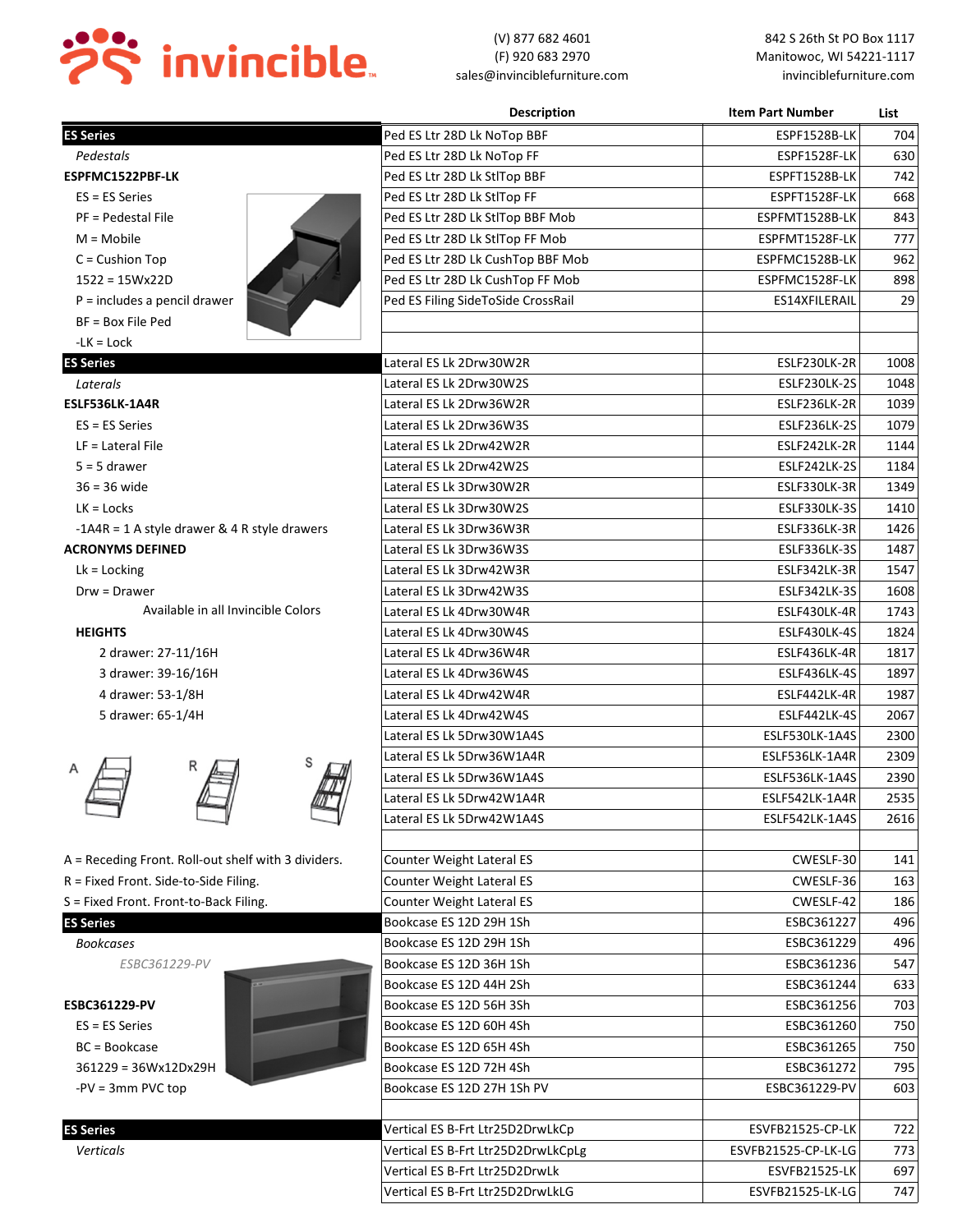

|                                   | <b>Description</b>                 | <b>Item Part Number</b> | List |
|-----------------------------------|------------------------------------|-------------------------|------|
| <b>ES Series</b>                  | Vertical ES B-Frt Ltr25D3DrwLkCp   | <b>ESVFB31525-CP-LK</b> | 972  |
| Verticals                         | Vertical ES B-Frt Ltr25D3DrwCpLkLG | ESVFB31525-CP-LK-LG     | 1022 |
|                                   | Vertical ES B-Frt Ltr25D3DrwLk     | <b>ESVFB31525-LK</b>    | 936  |
|                                   | Vertical ES B-Frt Ltr25D3DrwLkLG   | ESVFB31525-LK-LG        | 987  |
|                                   |                                    |                         |      |
|                                   | Vertical ES B-Frt Ltr25D4DrwLkCp   | ESVFB41525-CP-LK        | 1081 |
|                                   | Vertical ES B-Frt Ltr25D4DrwLkCpLg | ESVFB41525-CP-LK-LG     | 1131 |
|                                   | Vertical ES B-Frt Ltr25D4DrwLk     | <b>ESVFB41525-LK</b>    | 1034 |
|                                   | Vertical ES B-Frt Ltr25D4DrwLkLg   | ESVFB41525-LK-LG        | 1084 |
| ESVFB51525-CP-LK-LG               |                                    |                         |      |
| $ES = ES Series$                  | Vertical ES B-Frt Ltr25D5DrwLkCp   | <b>ESVFB51525-CP-LK</b> | 1311 |
| VF = Vertical File                | Vertical ES B-Frt Ltr25D5DrwLkCpLg | ESVFB51525-CP-LK-LG     | 1362 |
| B = B Style Full Pull Front       | Vertical ES B-Frt Ltr25D5DrwLk     | <b>ESVFB51525-LK</b>    | 1253 |
| $5 = 5$ Drawer                    | Vertical ES B-Frt Ltr25D5DrwLkLg   | ESVFB51525-LK-LG        | 1303 |
| 15 = 15 Wide Letter Pedestal      |                                    |                         |      |
| $25 = 25$ inches Deep             | Vertical ES B-Frt Ltr28D2DrwLkCp   | ESVFB21528-CP-LK        | 751  |
| -CP = Compressor Feature Included | Vertical ES B-Frt Ltr28D2DrwLkCpLg | ESVFB21528-CP-LK-LG     | 802  |
| -LK = Locking Pedestal            | Vertical ES B-Frt Ltr28D2DrwLk     | <b>ESVFB21528-LK</b>    | 726  |
| -LG = Leveling Glide              | Vertical ES B-Frt Ltr28D2DrwLkLg   | ESVFB21528-LK-LG        | 776  |
|                                   |                                    |                         |      |
| <b>ACRONYMS DEFINED</b>           | Vertical ES B-Frt Ltr28D3DrwLkCp   | ESVFB31528-CP-LK        | 1011 |
| B-Frt = B Style Full Pull Front   | Vertical ES B-Frt Ltr28D3DrwLkCpLg | ESVFB31528-CP-LK-LG     | 1061 |
| Ltr = Letter Width 15 wide        | Vertical ES B-Frt Ltr28D3DrwLk     | <b>ESVFB31528-LK</b>    | 975  |
| Lgl = Legal Width 18 wide         | Vertical ES B-Frt Ltr28D3DrwLkLg   | ESVFB31528-LK-LG        | 1026 |
| $Draw = Drawer$                   | Vertical ES B-Frt Ltr28D4DrwLkCp   | ESVFB41528-CP-LK        | 1124 |
| $Lk =$ Locking                    | Vertical ES B-Frt Ltr28D4DrwLkCpLg | ESVFB41528-CP-LK-LG     | 1175 |
| Cp = Compressor Feature Included  | Vertical ES B-Frt Ltr28D4DrwLk     | <b>ESVFB41528-LK</b>    | 1078 |
| Lg = Leveling Glide               | Vertical ES B-Frt Ltr28D4DrwLkLg   | ESVFB41528-LK-LG        | 1127 |
|                                   |                                    |                         |      |
|                                   | Vertical ES B-Frt Ltr28D5DrwLkCp   | ESVFB51528-CP-LK        | 1365 |
|                                   | Vertical ES B-Frt Ltr28D5DrwLkCpLg | ESVFB51528-CP-LK-LG     | 1415 |
|                                   | Vertical ES B-Frt Ltr28D5DrwLk     | <b>ESVFB51528-LK</b>    | 1306 |
|                                   | Vertical ES B-Frt Ltr28D5DrwLkLg   | ESVFB51528-LK-LG        | 1357 |
|                                   |                                    |                         |      |
|                                   | Vertical ES B-Frt Lgl25D2DrwLkCp   | ESVFB21825-CP-LK        | 790  |
|                                   | Vertical ES B-Frt Lgl25D2DrwLkCpLg | ESVFB21825-CP-LK-LG     | 841  |
|                                   | Vertical ES B-Frt Lgl25D2DrwLk     | <b>ESVFB21825-LK</b>    | 765  |
|                                   | Vertical ES B-Frt Lgl25D2DrwLkLg   | ESVFB21825-LK-LG        | 815  |
|                                   |                                    |                         |      |
|                                   | Vertical ES B-Frt Lgl25D3DrwLkCp   | ESVFB31825-CP-LK        | 1042 |
|                                   | Vertical ES B-Frt Lgl25D3DrwLkCpLg | ESVFB31825-CP-LK-LG     | 1092 |
|                                   | Vertical ES B-Frt Lgl25D3DrwLk     | <b>ESVFB31825-LK</b>    | 1006 |
|                                   | Vertical ES B-Frt Lgl25D3DrwLkLg   | ESVFB31825-LK-LG        | 1056 |
|                                   |                                    |                         |      |
|                                   | Vertical ES B-Frt Lgl25D4DrwLkCp   | ESVFB41825-CP-LK        | 1199 |
|                                   | Vertical ES B-Frt Lgl25D4DrwLkCpLg | ESVFB41825-CP-LK-LG     | 1250 |
|                                   | Vertical ES B-Frt Lgl25D4DrwLk     | <b>ESVFB41825-LK</b>    | 1152 |
|                                   | Vertical ES B-Frt Lgl25D4DrwLkLg   | ESVFB41825-LK-LG        | 1202 |
|                                   |                                    |                         |      |
|                                   |                                    |                         |      |